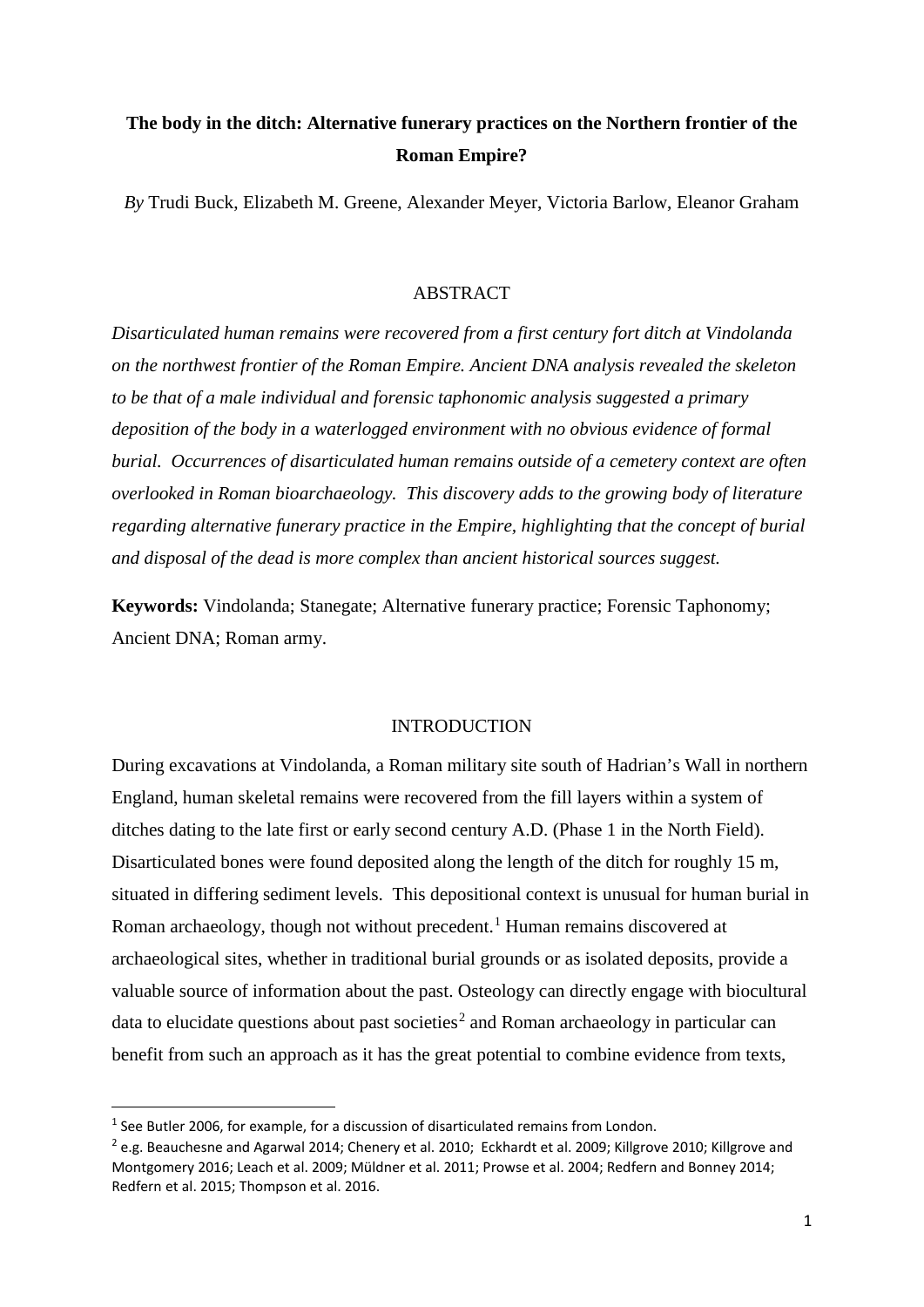art, and material culture along with the skeletal remains to create a more holistic understanding of Roman society and death. Cremation and inhumation burials in Roman Britain were the normative style of disposal of the dead in the province, but new finds and new interpretations challenge this impression. [3](#page-1-0) This study will integrate principles from archaeology, forensic taphonomy and history as a means of interpreting the North Field skeleton and its depositional context in light of the growing body of literature regarding alternative funerary practices in Roman Britain.

## ARCHAEOLOGICAL LANDSCAPE AND CONTEXTS OF SKELETAL FINDS

Vindolanda was a military fort and settlement in the province of *Britannia* near Hadrian's Wall in England, occupied from *ca*. A.D. 85 through the sub-Roman period in the fifth to sixth centuries (FIG. 1).<sup>[4](#page-1-1)</sup> The fort was an important central point in the defence of the early frontier and remained a key component of the frontier system throughout the construction and use of Hadrian's Wall.<sup>[5](#page-1-2)</sup> The human remains under discussion were found during excavations in the field to the north of the Stanegate Road (hereafter the North Field), within an early ditch system dating to the first half of the second century AD. [6](#page-1-3) Vindolanda was an active settlement with four different phases of military forts occupying the main settlement area in quick succession between A.D. 85 and 120. Each fort had a series of defensive ditches to provide protection and demarcation of the military context. The stratigraphic sequence and dating of the main Vindolanda site is well understood, with successive forts in the same location constructed on different alignments using slightly different techniques, each one sealing the archaeological contexts of the earlier occupation periods beneath.<sup>[7](#page-1-4)</sup>

FIG. 1. The disposition of forts on the northern frontier in the late first century A.D. in Northern Britain. The location of Hadrian's Wall, constructed in the A.D. 120s, is marked by a dotted line (Copyright: Andrew Birley/The Vindolanda Trust).

<span id="page-1-0"></span> <sup>3</sup> Smith 2017.

<span id="page-1-1"></span><sup>4</sup> R. Birley 2009; A. Birley 2013; Blake 2014.

<span id="page-1-2"></span><sup>5</sup> Birley 2009; Hodgson 2000, 2009, for the specific context of Stanegate forts.

<span id="page-1-3"></span><sup>6</sup> Greene and Meyer 2017.

<span id="page-1-4"></span><sup>7</sup> R. Birley 1994; A. Birley 2003; A. Birley and Blake 2005; A. Birley and Blake 2007; R. Birley 2009; A. Birley 2013.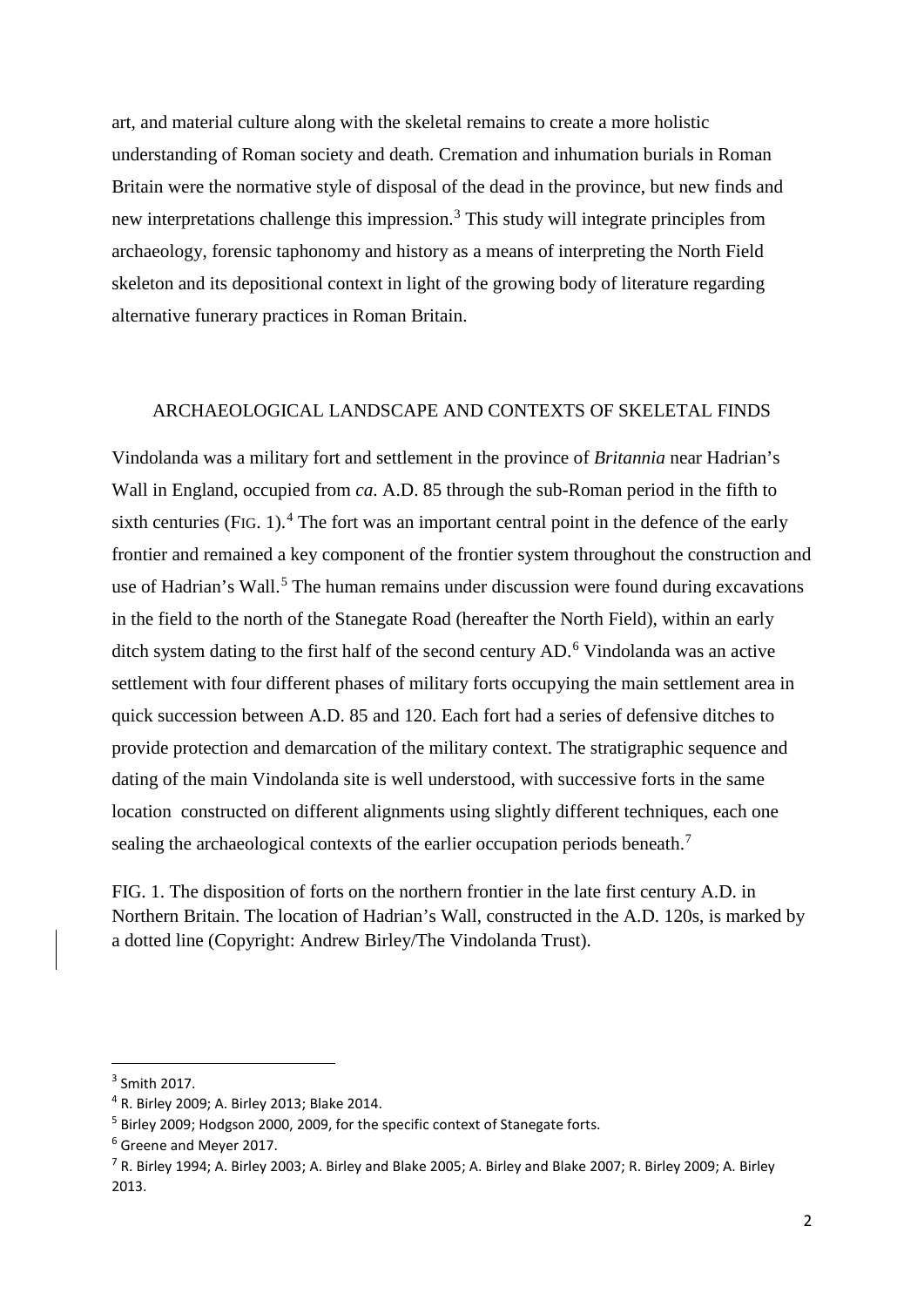The North Field Project began in 2009 and excavations were completed during the 2017 field season, exploring roughly five percent of the field down to natural boulder clay.<sup>[8](#page-2-0)</sup> The entire field underwent geophysical (magnetometer and resistivity) survey in 2001, and in 2016 a GPR survey was conducted specifically targeting the depth at which the early ditch system had been found.<sup>[9](#page-2-1)</sup> The results of both excavation and geophysical investigation suggest that the majority of activity took place in the southern half of the field nearer to the main fort and extramural settlement on the south side of the modern Stanegate Road (FIG. 2). The archaeological phases in the North Field represent three broad periods of activity: stone structures associated with third-century A.D. occupation outside the fort; an industrial site with a kiln and associated features such as wells and pits dating to the later second century; and a series of ditches and a single structure dating to occupation sometime between A.D. 85 and 140.[10](#page-2-2) The skeletal remains under discussion here were recovered from the earliest phase of activity detected in the field during these excavations (North Field Phase 1), which was a shallow defensive system containing three ditches in total dating to the first half of the second century A.D. The ditch system indicates that a fort or temporary military accommodation such as a construction camp may have been located in the North Field, on the north side of the ditch system, but the exact nature of that occupation remains unclear.<sup>[11](#page-2-3)</sup> There is no evidence that the associated occupation was to the south of the ditches discovered. Extensive work has been carried out in that area both in the North Field and on the main site south of the Stanegate and no remains that appear associated with these early Phase 1 ditches were found in the areas investigated down to the natural boulder clay.[12](#page-2-4)

FIG. 2. The North Field at Vindolanda to the northwest of the known fort settlement of the second and third centuries A.D. The shaded box shows the area of North Field excavations (see FIG. 3 for detail) (Copyright: Andrew Birley/The Vindolanda Trust)

The defensive system itself is somewhat different from others at Vindolanda. It has three parallel ditches in total (FIG. 3) with shallow baulks between them and steep cuts on both

<span id="page-2-0"></span> <sup>8</sup> Most of these trenches were located along the road, therefore, excavation has covered about 15-20% of the area that lies directly north of the current line of the Stanegate Road.

<span id="page-2-1"></span> $9$  For full discussion of the geophysical surveys with plans, see Greene and Meyer 2017, 201-3.

<span id="page-2-2"></span><sup>&</sup>lt;sup>10</sup> Greene and Meyer 2017; for dating of the early layers on the main Vindolanda site, see R. Birley 1994, 2009; for discussion of the units and fort occupants, see A.R. Birley 2002.

<span id="page-2-3"></span><sup>&</sup>lt;sup>11</sup> Birley et al. 2016; Greene and Meyer 2017.

<span id="page-2-4"></span><sup>&</sup>lt;sup>12</sup> Most recently see Blake 2014, 89-93, 107-11 for nearby excavation on the main Vindolanda site; cf. Greene and Meyer 2017, 209-11 for excavation in the North Field south of the ditch system discussed here.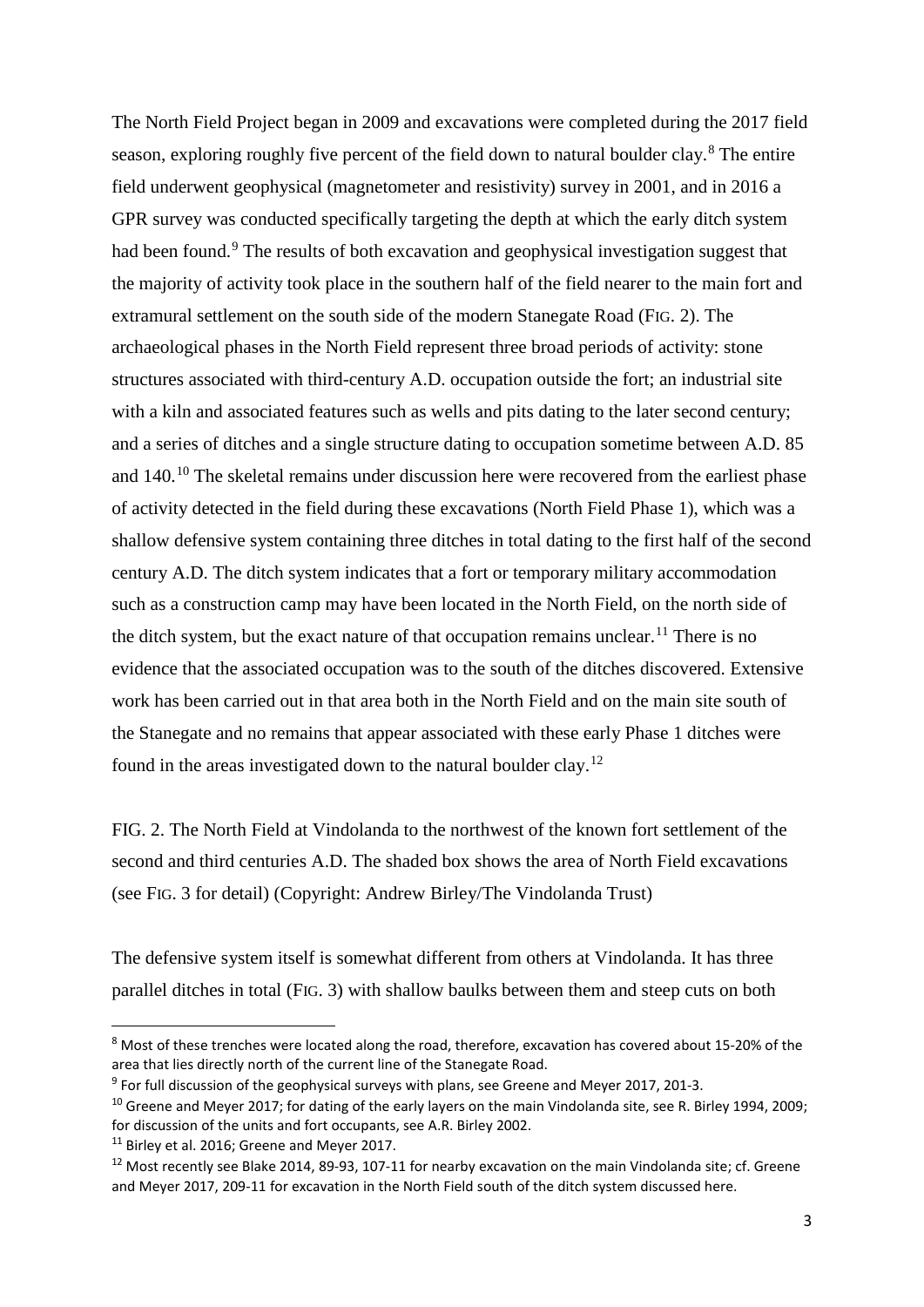sides of the whole system, especially on the south side (FIG. 4). The defensive system does not appear to be a recut of an earlier ditch, but rather, it is the primary feature in this part of the field, cut into the boulder clay. The shallowness of the ditches, less than 1.0 m in some places, suggests ephemeral and weak defence or even simple demarcation; however, the steep cuts on both sides of the system as a whole and the total of three ditches indicate somewhat more robust defence. Looking north of the ditches to what they may have defended, test trenches spaced across the area did not reveal any stone or timber structures. This combination of evidence indicates that the ditches may have protected a temporary settlement, perhaps one that was occupied for a period of only months, either to house a temporary vexillation from another unit or a construction camp for a unit building a permanent fort on the main site.

This conclusion might be further supported by the general lack of domestic debris in the early Phase 1 ditch system. Enough pottery was recovered from within the ditch fills to provide a dateable assemblage, but otherwise there was little occupation debris discarded along the three ditches. This lack of domestic material stands in contrast to the abundance of debris recovered from the large fort ditches on the main Vindolanda site to the south.<sup>[13](#page-3-0)</sup> In addition, the ditch fill in the North Field was predominantly fine silt, which in combination with the lack of discarded artefacts, suggests that the ditches were filled through natural processes without a great deal of human activity. These details might indicate short-term occupation and a lack of lengthy discard practices in the North Field in this early occupation phase at Vindolanda. The presence of human skeletal remains within the fill of this potentially shortlived ditch system, especially in an area of the site that may have been abandoned for some time after this early occupation period in favour of the primary forts to the south, raises questions about their deposition and subsequent taphonomic history.

FIG. 3. Plan showing the course of the early Phase 1 ditches in the North Field. For detail of the shaded areas where skeletal evidence was discovered, see FIG. 7 (Copyright: Alexander Meyer/The Vindolanda Trust).

<span id="page-3-0"></span> <sup>13</sup> A. Birley and Blake 2005, 22-3.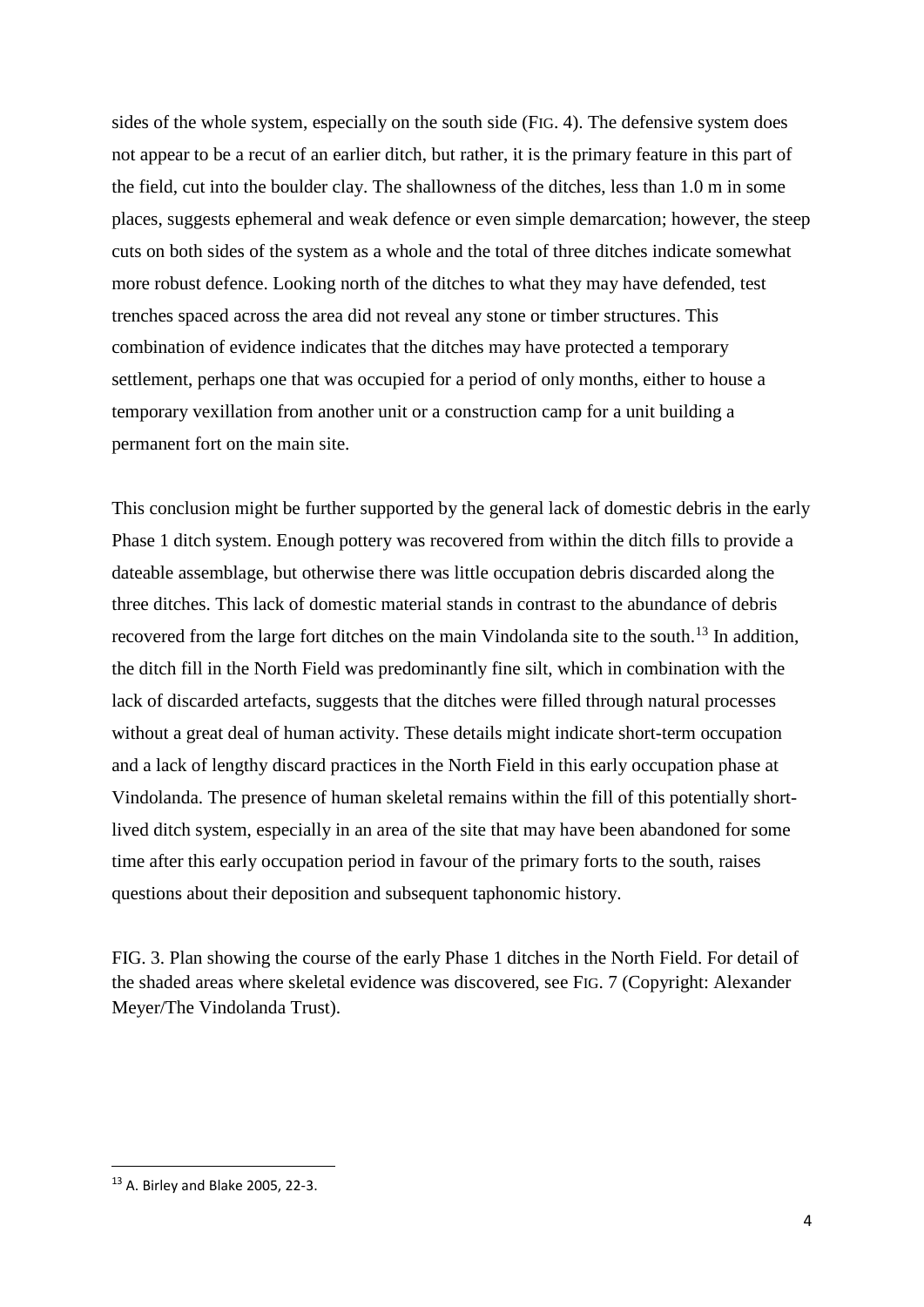FIG. 4. Section drawing of the early Phase 1 ditch profile showing the location of the find contexts in 2012. Western trench edge, section faces east (Copyright: Alexander Meyer/The Vindolanda Trust)

The sequence and dating of the features in the North Field was clear, especially in the 2010 excavations on the west end of the North Field. The date of the earliest ditch system in Phase 1 was determined by finds from within the ditch fills from three trenches in different parts of the North Field and by the stratigraphic sequence of features that overlay the defensive system.<sup>[14](#page-4-0)</sup> A comparative analysis of the ceramics from the ditch fills with the assemblages from the main site at Vindolanda, and consideration of the coin evidence from nearby features, suggests that this early ditch system was filled sometime between ca. A.D. 90 and 140.[15](#page-4-1) This date is supported by specific ceramic evidence such as the occurrence of carinated bowl fragments, roughcast ware, and grey rustic ware that are typical of pre-Hadrianic assemblages at Vindolanda and suggest a date in the first quarter of the second century.<sup>[16](#page-4-2)</sup> A few contexts in the upper levels of ditch fill carry a slightly later date of A.D. 140 based on a small assemblage of ceramics, but most of the Phase 1 ditch system appears to have been filled around A.D. 120. There were no coins in the early ditch fill, but those in the features that lie above date to after A.D. 119. The sequence may be refined a bit further by the superimposition of layers and features. A second, larger ditch (Ditch system B, Phase 2) investigated in 2010, much deeper and wider than its predecessor, cut through the earlier Phase 1 ditches (FIG. 3 for location; FIG. 5 for section drawing). Ditch system B was on a different alignment and most of its lower fill levels were dated to the late first or early second century A.D. by ceramic evidence and a somewhat worn coin of Trajan minted between 98 and 103.[17](#page-4-3) The early Phase 1 ditch system must date before Ditch system B, which cut through it. Filling of the phase 1 ditch, however, may have taken place a short time before

<span id="page-4-0"></span><sup>&</sup>lt;sup>14</sup> Precise dating has been determined mostly from the excavation of the ditch system in 2010 and 2014, since the 2012 season was unusually wet and problematic. Final ceramic analysis of all North Field pottery is still underway.

<span id="page-4-1"></span><sup>15</sup> E. Birley et al. 1938; R. Birley 1994; R. Birley and Sheehan-Finn 2011; Greene and Meyer 2017.

<span id="page-4-2"></span><sup>16</sup> Gillam 1970.

<span id="page-4-3"></span> $17$  Greene, in prep. The full report of the North Field excavations is currently underway. The numismatic dating will appear in the North Field report in a contribution by Richard Brickstock. For a preliminary report of this material see Greene and Meyer 2017.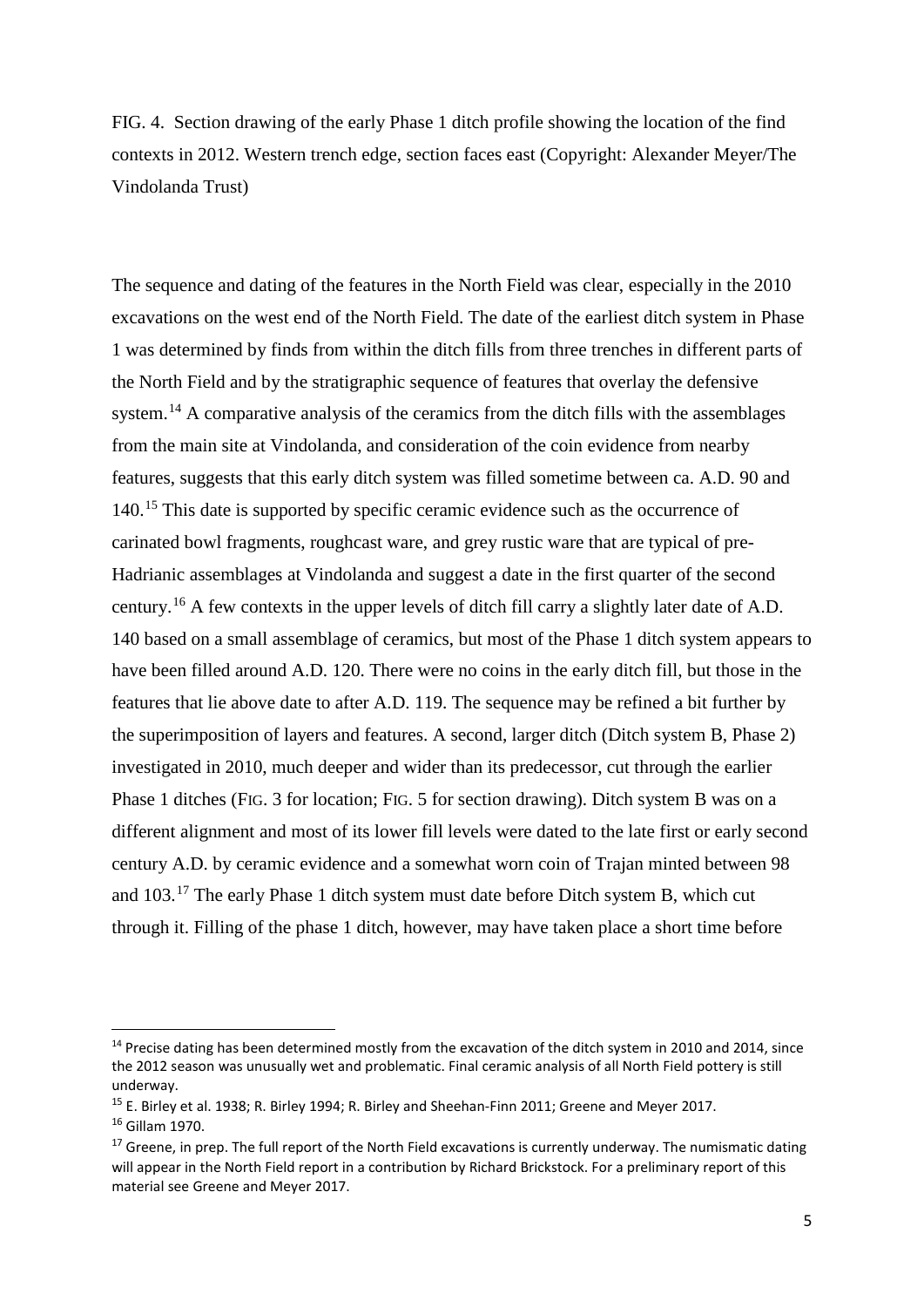Ditch system B was cut and filled, since both features produced fills with similar broad dates in the late first century and the first quarter of the second century.

A more precise end-date for the filling of Ditch system B is offered by a stone building that was constructed over and subsided into the northern ditch of this defensive system (see FIG. 3 for location). The floor surfaces of the structure produced an unusually high number of discarded ceramics dating to the first half of the second century,<sup>[18](#page-5-0)</sup> including two mortarium stamps of *Felicioles*, a potter active between ca. A.D. 110 and 140.<sup>[19](#page-5-1)</sup> The small amount of Black Burnished Ware from the floor and construction levels, which appears not to have been introduced to the area until sometime in the 120s or slightly later, may suggest a date for the construction of the building in the 120s, before the ceramic type was ubiquitous at Vindolanda. [20](#page-5-2) Two somewhat worn coins from fills associated with the floor and the foundation construction of the building were Hadrianic, one dating to A.D. 119-125.<sup>[21](#page-5-3)</sup> The evidence as it stands currently suggests that a date of A.D. 125-135 is reasonable for the construction and initial use of this building. Clay pack and fills over the whole area of Ditch system B were dated to the middle of the second century, around A.D. 150 or 160.

In sum, we must account for these three features—the Phase 1 ditch, the Phase 2 Ditch system B, and the building constructed over it—in the period between ca. A.D. 90 to around A.D. 140. Based on the evidence discussed above, Ditch B and the earlier Phase 1 ditch system should date to before ca. A.D. 125, although exactly when they were cut and filled within this time period cannot be refined much further with current data. Altogether the stratigraphic sequence and associated finds seem to suggest that these three features were cut, filled and constructed in a relatively short period of time at the end of the first century and first half of the second century. It does not appear that the ceramic assemblage will provide any further refinement to that date, nor will scientific dating such as AMS radiocarbon dating applied to the bones found in the early defensive feature.

<span id="page-5-0"></span><sup>18</sup> Greene and Meyer 2017, 216.

<span id="page-5-1"></span><sup>&</sup>lt;sup>19</sup> Birley and Sheehan-Finn 2011; Hartley 2010.

<span id="page-5-2"></span><sup>20</sup> Gillam 1970; Gillam 1976.

<span id="page-5-3"></span> $21$  The wear on the coin suggests some use, perhaps pushing the date of deposition of the coin and the building's construction to the second half of the 120s at the earliest or into the 130s.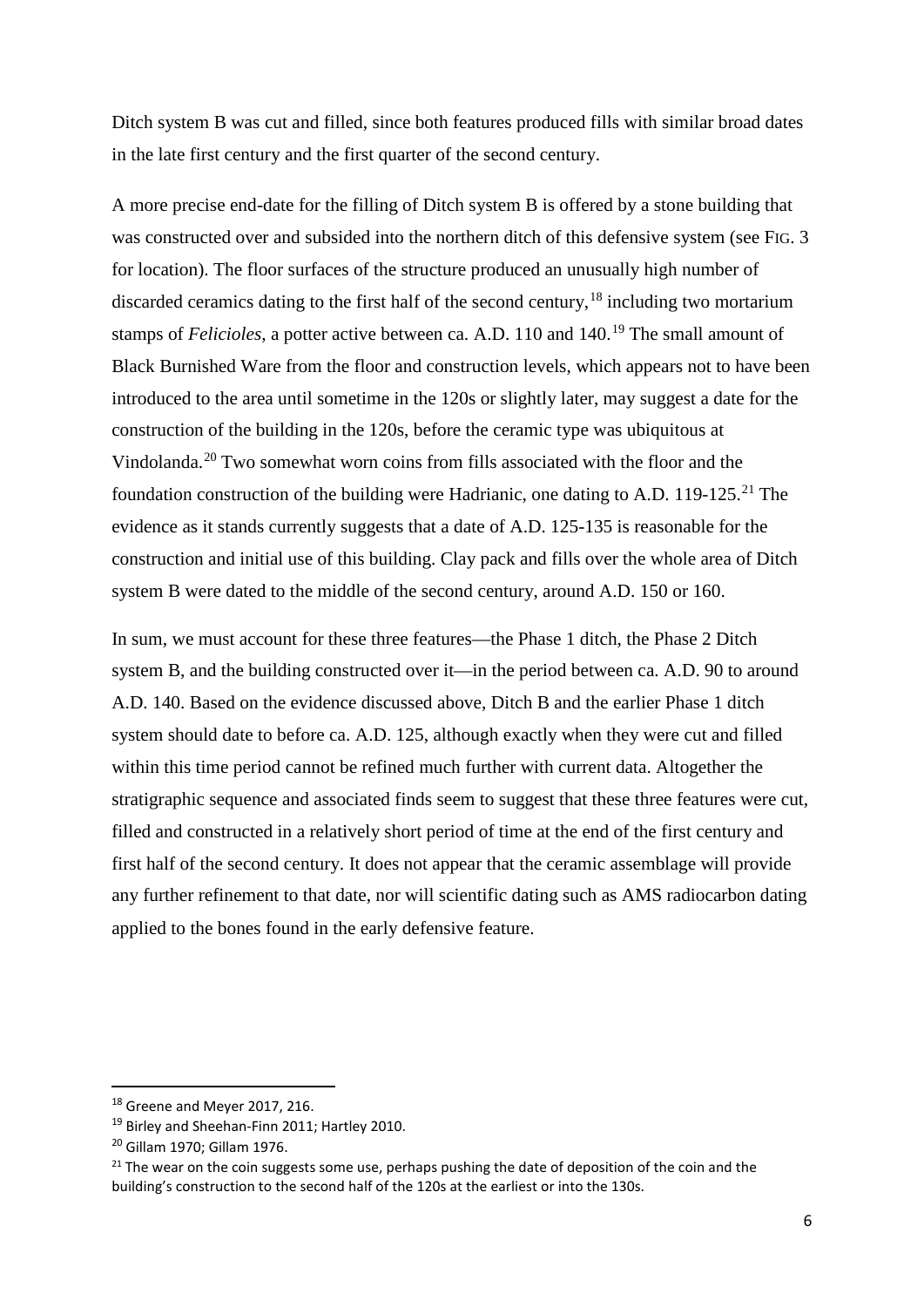FIG. 5. Section drawing showing Ditch system B on the left (north) cutting into one of the early Phase 1 ditches on the right (south/south-east). The section is on the eastern trench edge excavated in 2010, west facing profile (Copyright: Alexander Meyer/The Vindolanda Trust).

The human skeletal remains were found within the fill of the Phase 1 early ditch system. There is no evidence in the excavated area of the North Field for the presence of burials.<sup>[22](#page-6-0)</sup> Perceived normative conventions of Roman burial dictate that interment took place away from settlement areas, usually beside roadways. It might seem that the North Field could be a possible location of Roman burials considering its position near the Stanegate. However, the large areas that have now been excavated in the North Field, predominantly lying along the roadside, have not yielded any other human remains or indications of cremation practices nearby. Since the early ditch fills that contained the skeletal remains were part of the primary activity in the North Field so far detected, it is quite unlikely that an earlier burial was disturbed during ditch digging. Despite the extensive excavation at Vindolanda there is no evidence of pre-Roman activity in the immediate area under or surrounding the Roman military occupation of the site. The taphonomic processes, discussed in detail below, also do not appear to suggest a secondary deposition, though this possibility cannot be entirely ruled out. It is thought that the Roman period cemeteries were located to the west of the main fort and extramural settlement, along the road that ran out of the fort and met up with the Stanegate further to the west. $^{23}$  $^{23}$  $^{23}$  This road is located much further south of the modern Stanegate (see FIG. 2 for location within site) and the North Field features under discussion. Additionally, cremation was the more common burial practice in military settlements during this time across the Empire. [24](#page-6-2).

A skeleton, even one deliberately buried, is a dynamic entity and the interpretation of the remaining elements is governed by the local ground conditions.<sup>[25](#page-6-3)</sup> An understanding of the depositional context is therefore important. The North Field has a sloping landscape with a slight downhill gradient from northwest to southeast.<sup>[26](#page-6-4)</sup> All Roman ditches and watercourses in the North Field follow the natural movement of water to the east. The Phase 1 early ditch

<span id="page-6-0"></span><sup>&</sup>lt;sup>22</sup> Greene and Meyer 2017.

<span id="page-6-1"></span><sup>23</sup> R. Birley 2009, 158.

<span id="page-6-2"></span><sup>24</sup> Anderson 2009; Cool 2004; Weekes 2008.

<span id="page-6-3"></span><sup>25</sup> Robb 2016.

<span id="page-6-4"></span><sup>26</sup> Hefford 2005.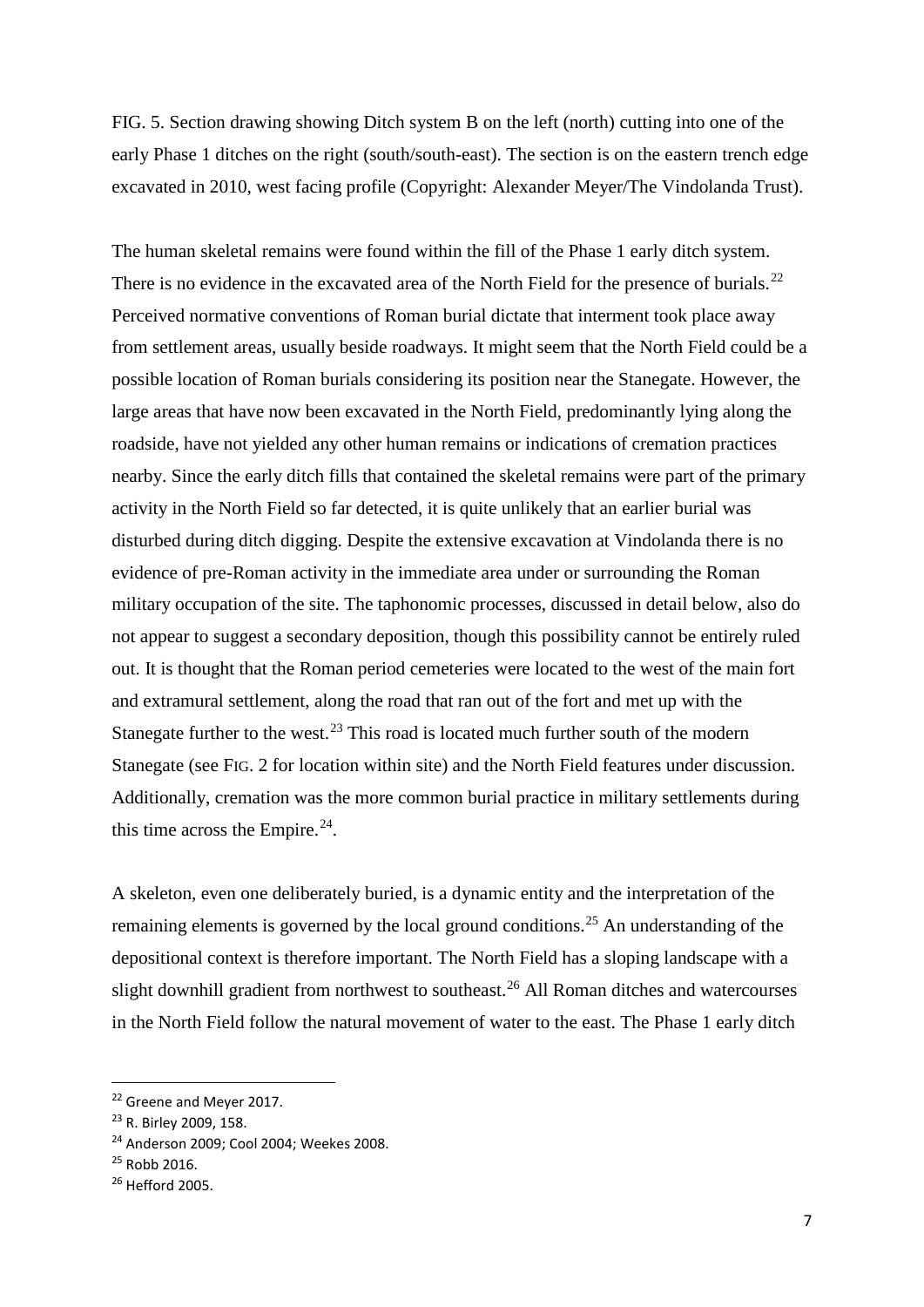system lay on an orientation from southwest to northeast.<sup>[27](#page-7-0)</sup> The flow of water, silt, and other material in the ditches, therefore, would have moved in an easterly direction towards a sharp drop in the landscape just before reaching the Chinley Burn, which demarcates the North Field area on the east side (see FIG. 2). The excavations have explored roughly 32 m of this defensive system in total, in three different archaeological trenches on the southwestern, central and eastern areas of the Phase 1 ditch (see FIG. 3). The lowest point of the two parallel ditches in the north-eastern sections of the ditch system where the human remains were recovered lay ca. 1.65-1.75 m below ground level (see FIG. 3 for location). In Table 1 below we distinguish between a northern and southern ditch, both excavated over two seasons in 2012 and 2014. The whole ditch system is generally shallower in the western area of the field, suggesting that the original ground level in antiquity had a sharper drop to the east. There was no disturbance detected in the stratigraphy in the areas where the skeletal remains were recovered that could suggest material had entered the sealed ditch contexts at a later date.

The composition of these stratigraphic layers was heterogeneous, the result of divergent formation processes, causing varied preservation depending on the location within the ditch system and the material of the object entering the fill. Silt was allowed to build up in the early ditches, especially in the area where the skeletal remains lay, with thin bands of organic material above the silt layers found in some sections of the ditches, but not all. The thickest deposit of organic fill (up to ca. 60 cm in places) was found in the westernmost trench, which did not produce human remains. Since the ditches would easily fill with water as a natural low point in the field, especially on the eastern side, there would often have been significant amounts of running water in the ditches. Soil was carried along the course of the ditch and accumulated where water movement slowed and in places of congestion including flat sections. This silting process could happen quite rapidly in certain situations, such as during heavy rainstorms, when we estimate that the bottom of the ditch could be filled with ca. 25cm of silt in a matter of days or weeks. During the recent excavation season a fully excavated Roman ditch filled with ca. 10 cm of silt overnight. The layers of silt found in the early ditch were very soft and permeable, allowing material deposited into the ditch to sink and settle into the levels below, depending on the size and weight of an object (FIG. 6).

<span id="page-7-0"></span> $27$  For landscape survey and associated discussion, see Greene and Meyer 2017.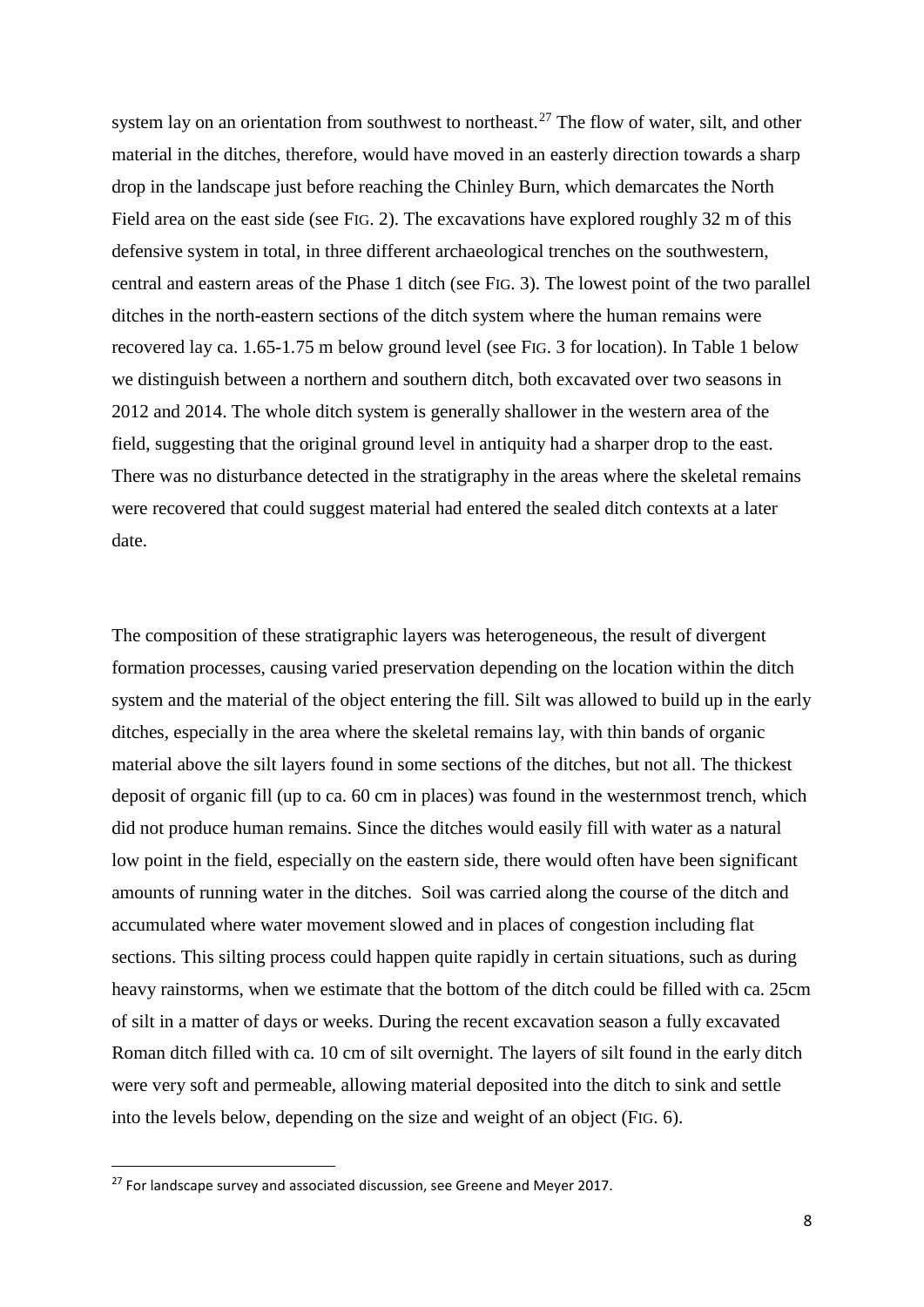FIG. 6. Profile of the Phase 1 ditch from the centre of the 2014 trench, section faces east (Copyright: Alexander Meyer/The Vindolanda Trust).

The formation processes of the ditch fills, including the human remains, can therefore be understood. At the very bottom of the individual ditches a layer of wet, gravelly silt accumulated to a depth of ca. 30 cm. Pebbles and heavy material within the ditch fell through the softer silt and accumulated at the bottom (e.g. context V12-35N on FIG. 4), while the fine, sandy, wet silt sits in a higher layer above to a depth of ca. 25 cm (e.g. context V12-29N). Above this silt was a layer of organic accumulation or silt mixed with organic deposits (e.g. context V12-27N). These layers of fine silt and mixed organic included a small number of artefacts that had not sunk into the silt, such as leather, ceramics, and butchered animal remains. A large, heavy object falling into the ditch would most likely have sunk into the sediments, possibly resting on the ditch bottom. Parts of the object still exposed would have been covered subsequently by several different stratigraphic layers that formed around the object as the ditch accumulated sediments from natural movement of water and material.

The exact rate of silt accumulation cannot be calculated with certainty because it is dependent upon unknown factors such as rainfall and water movement. However, based on observation of excavation ditches during recent seasons, an object within a ditch could have been partially or completely covered swiftly. There is an indication that the silt layers in the Phase 1 early ditch built up rather quickly. The silt accumulation contained few artefacts that are the typical by-product of human activity. If the ditch lay open for an extended period of time and silted up slowly one should expect a certain amount of detritus from human occupation to have entered the fill, as is found in other ditch contexts at Vindolanda.<sup>[28](#page-8-0)</sup> In the stretch of the Phase 1 early ditch where the human remains were found, the silt layer was subsequently covered rapidly with other debris forming a different stratigraphic layer. In some areas of the early Phase 1 ditches in the North Field a thin layer of organic earth and artefacts from human discard collected over the silt. Therefore, the silt could have accumulated in a short period of time, especially in stormy periods, and anything lying in the ditch would have been quickly covered by silt and obscured by subsequent deposition.

<span id="page-8-0"></span><sup>&</sup>lt;sup>28</sup> For instance the later Period 6 and 6b ditches of the second and third centuries. A. Birley and Blake 2005, 22-3.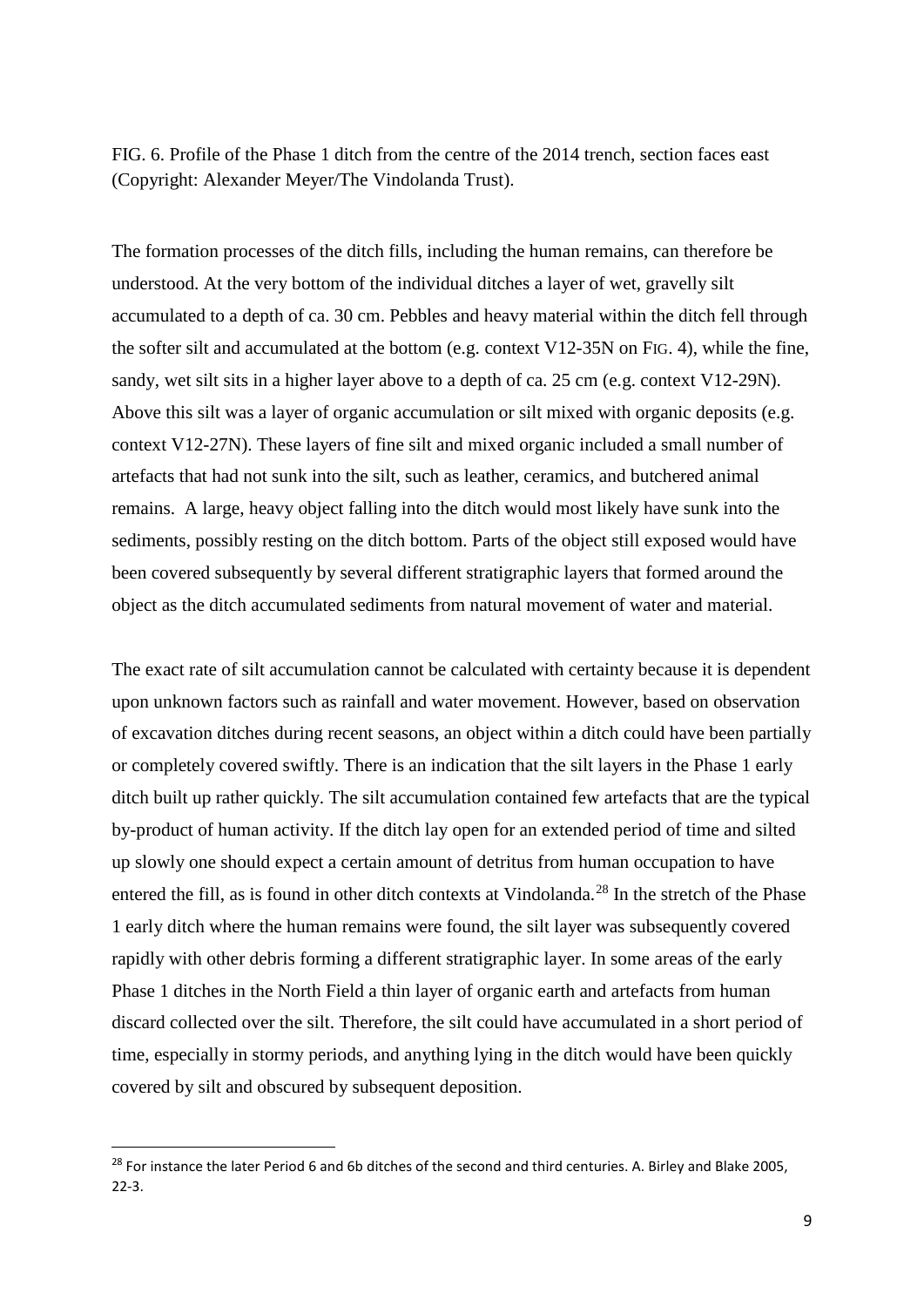Defensive ditches were a standard component of almost every military site in the Roman world,<sup>[29](#page-9-0)</sup> and are also a feature of small fortlets and temporary camps to varying degrees. They served as the defensive element outside of the fort walls and were critical to the basic security of a military garrison. Whilst in use, ditches were cleaned out fairly regularly, clearing the area of silt and debris.[30](#page-9-1) Once a ditch ceased to be maintained, usually towards the end of occupation by a particular garrison, it was allowed to fill with silt from natural movement of water and soil, as well as with discarded material, $31$  resulting in stratigraphic layers that reflect both natural and human activities. Human debris usually includes animal bones, household refuse, and other by-products of light industry and production. The presence of human remains is unusual, but not unique in Roman forts, with possible war trophy skulls having been found in defensive boundary fort ditches at Vindolanda and elsewhere.[32](#page-9-3) 

# FORENSIC TAPHONOMY

When human bones are found in an archaeological context, particularly when not in a standard grave cut, it is important to recognise the circumstances by which the remains arrived in the state and situation in which they were discovered.<sup>[33](#page-9-4)</sup> The analysis of a skeleton or partial skeleton should consider fully the taphonomic history of the body and the many dynamic formation processes that have combined to create the context in which the bones are found.[34](#page-9-5) No one suite of taphonomic characteristics will be found on all excavated skeletal remains since the circumstances of burial or deposition vary so widely in context and duration.<sup>[35](#page-9-6)</sup> In a deliberate grave cut the body is within an enclosed space and movement of the bodily articulations is limited by the boundaries of the empty volume of the cadaver. This volume is created by the infilling of the decomposed space of the body with the surrounding sediment. In such an enclosed space separating joints are unlikely to be disturbed from their original resting place as the pressure exerted from the surrounding sediment and lack of large

<span id="page-9-0"></span> <sup>29</sup> Vegetius, *Epitoma Rei Militaris* 1.24; Jones 2013, 37-47.

<span id="page-9-1"></span><sup>30</sup> Webster 1998, 177.

<span id="page-9-2"></span><sup>31</sup> R. Birley 1994, 17.

<span id="page-9-3"></span><sup>32</sup> Loe 2003; Perring 2011.

<span id="page-9-4"></span><sup>&</sup>lt;sup>33</sup> Knüsel and Robb 2016.

<span id="page-9-5"></span><sup>&</sup>lt;sup>34</sup> Nilsson 2003; Ortiz et al. 2013; Willis and Tayles 2009.

<span id="page-9-6"></span><sup>&</sup>lt;sup>35</sup> Pokines and Baker 2014.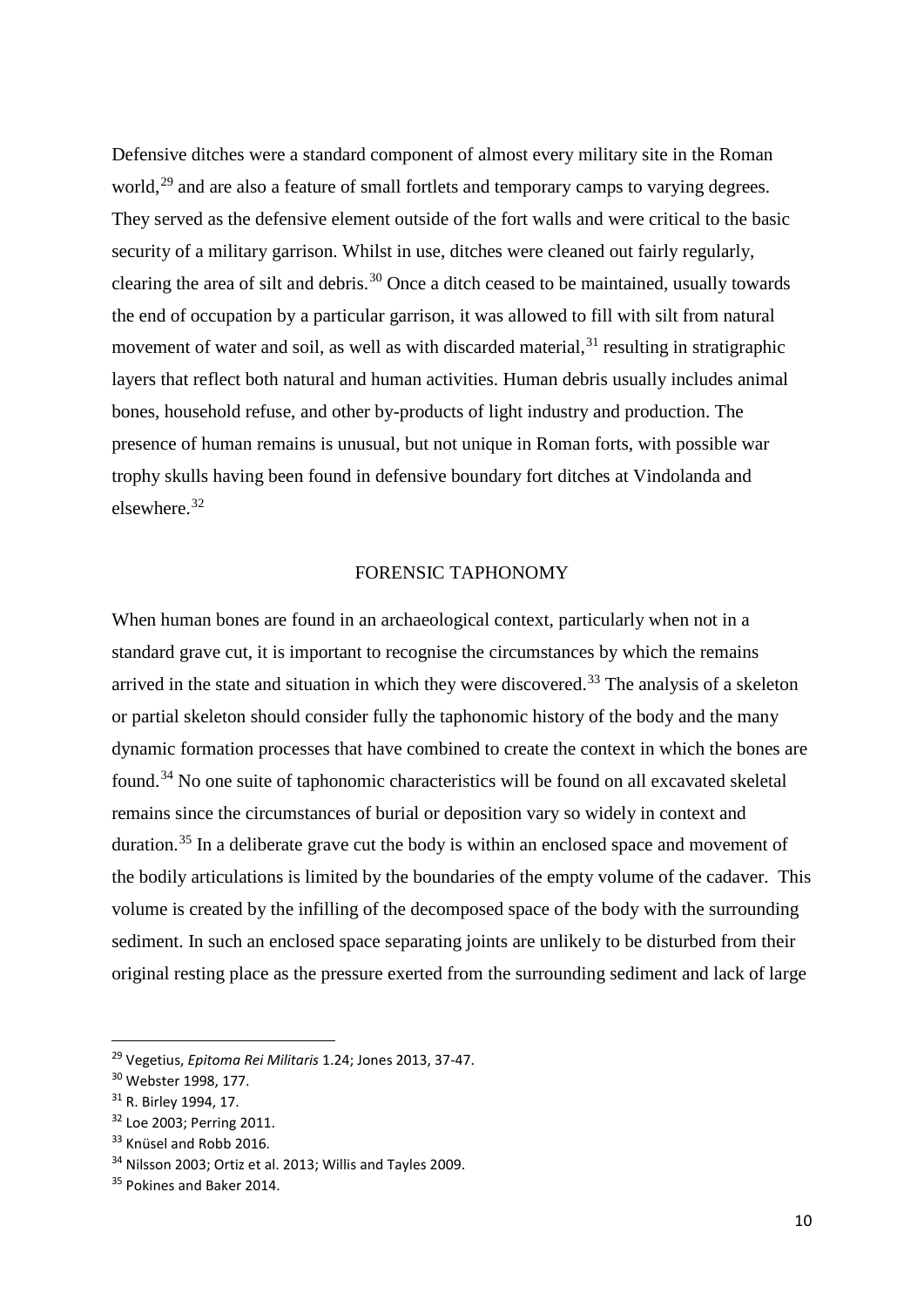scavenging animals keep the body largely in articulation.<sup>[36](#page-10-0)</sup> In contrast, bodies that are left unburied or submerged in shallow water are rarely recovered intact and in anatomical position. Due to the decomposition of the connective and soft tissues the skeletal remains will eventually become disarticulated and are likely to be found dispersed from their original location of deposition.<sup>[37](#page-10-1)</sup> Archaeological and palaeontological studies of water transported remains relate the transport and hydrodynamic sorting potentials of different skeletal elements to differences in size, density and shape<sup>[38](#page-10-2)</sup> and each body of water will have a unique set of taphonomic circumstances.<sup>[39](#page-10-3)</sup> As very little information regarding the impact of specific aquatic environments is available<sup>[40](#page-10-4)</sup> and much of forensic taphonomic research pertains to bodies dispersing in rivers, the interpretation of remains in this context should be considered with some caution. To answer the question of the ultimate origin of any single set of remains, the accompanying depositional contextual information is crucial.

In unburied bodies disarticulation is thought to occur in a cephalic-caudal direction with the cranium separating first followed by the limbs.[41](#page-10-5) The processes of decomposition, disarticulation and skeletonisation vary greatly in accordance with where the body is deposited, for example a body exposed to the open air will become skeletonised much faster than one in an enclosed environment.<sup>[42](#page-10-6)</sup> The type of anatomical joint is important in the pattern of disarticulation<sup>[43](#page-10-7)</sup> and in an aquatic environment water activity will affect more flexible joints more quickly than less flexible ones.<sup>[44](#page-10-8)</sup> A general disarticulation sequence for bodies in moving water has been observed.<sup>[45](#page-10-9)</sup> with the bones of the hands, wrists, feet and ankles separating first, along with the mandible and cranium. The bones of the lower legs and arms are thought to be the last elements to disarticulate. Controlled experimental observations of disarticulation patterns have demonstrated that various factors can greatly influence the bone displacement pattern of a human skeleton,  $46$  including the depositional environment,

<span id="page-10-0"></span> <sup>36</sup> Duday 2009.

<span id="page-10-1"></span><sup>37</sup> Christensen et al. 2014.

<span id="page-10-2"></span><sup>38</sup> For example see Behrensmeyer 1982; Stojanowski 2002; Griffith et al. 2016.

<span id="page-10-3"></span><sup>39</sup> Evans 2014.

<span id="page-10-4"></span><sup>40</sup> Thompson et al. 2011

<span id="page-10-5"></span> $41$  Pinheiro 2006.

<span id="page-10-6"></span><sup>42</sup> Pinheiro 2006.

<span id="page-10-7"></span><sup>43</sup> Christensen et al. 2014.

<span id="page-10-8"></span><sup>44</sup> Haglund and Sorg 2002.

<span id="page-10-9"></span><sup>45</sup> Haglund and Sorg 2002.

<span id="page-10-10"></span><sup>46</sup> Mickleburgh and Wescott 2018.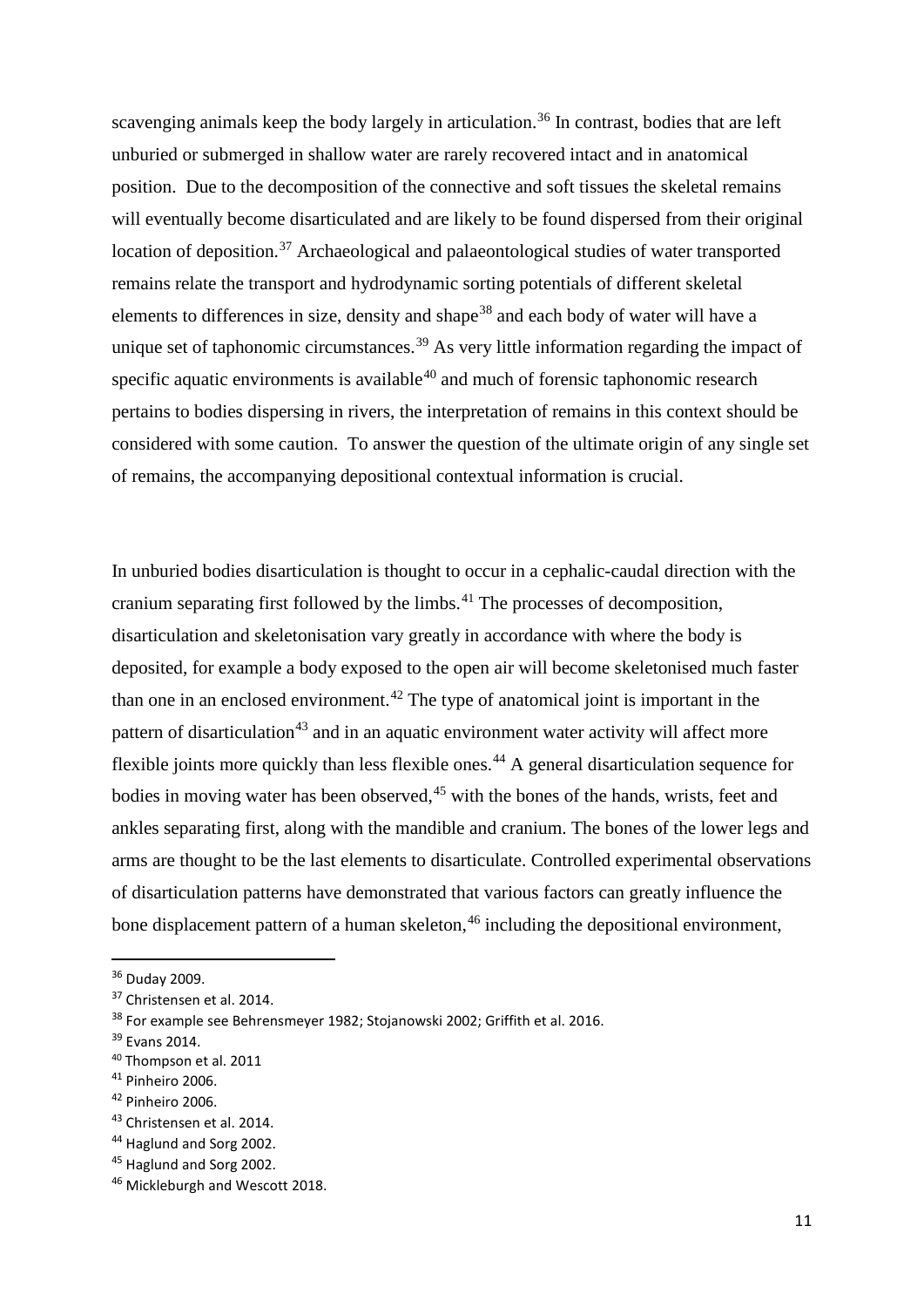positioning of the body as well as the presence or absence of clothing and ante-mortem trauma. Once disarticulated or part-disarticulated, the individual skeletal elements will then be transported along the available space at different speeds. The effect of this differential transportation is that body parts can be spread over a wide area, or along the length of a ditch, and will follow different taphonomic routes as a result. Figure 7 illustrates the horizontal separation of the ditch contexts and the dispersal of the individual skeletal elements along these contexts. The more complete long bones were mainly found together further downstream, with the axial skeleton and the smaller fragments of tibia and radius upstream. No cranium has yet been found, but if present at deposition it would possibly be found further downstream in the unexcavated section of the ditch due to the flow properties of its more rounded shape.

FIG. 7. Plan of the ditches excavated in 2012-14 with separation of contexts. Human skeletal remains found in squares B, F, G, I, J, K. This area corresponds to the shaded sections of ditch in FIG. 3 (Copyright: Alexander Meyer/The Vindolanda Trust)

## OSTEOLOGICAL ANALYSIS

Skeletal elements from both the appendicular and axial skeleton are represented (FIGS. 8 - 11), though no cranial bones have been found at this time. Table 1 describes the skeletal elements present, their state of preservation and the ditch context in which they were found. The minimum number of individuals represented is one and the maximum twelve. There is no replication of any of the sided skeletal elements and the similarity in size of the antimeres, [47](#page-11-0) where present, makes an interpretation of the bones coming from one individual the most likely explanation.

The human skeletal elements were found dispersed along the fill of the ditch over a distance of approximately 15 m, (see table 1 and FIG. 7). Following disarticulation, the human bones showed patterns of fragmentation similar to the non-human animal bones found in the ditch system, due to the *in situ* destruction caused by processes such as chemical dissolution and

<span id="page-11-0"></span><sup>&</sup>lt;sup>47</sup> i.e. either of a pair of opposite corresponding symmetrical bodily parts.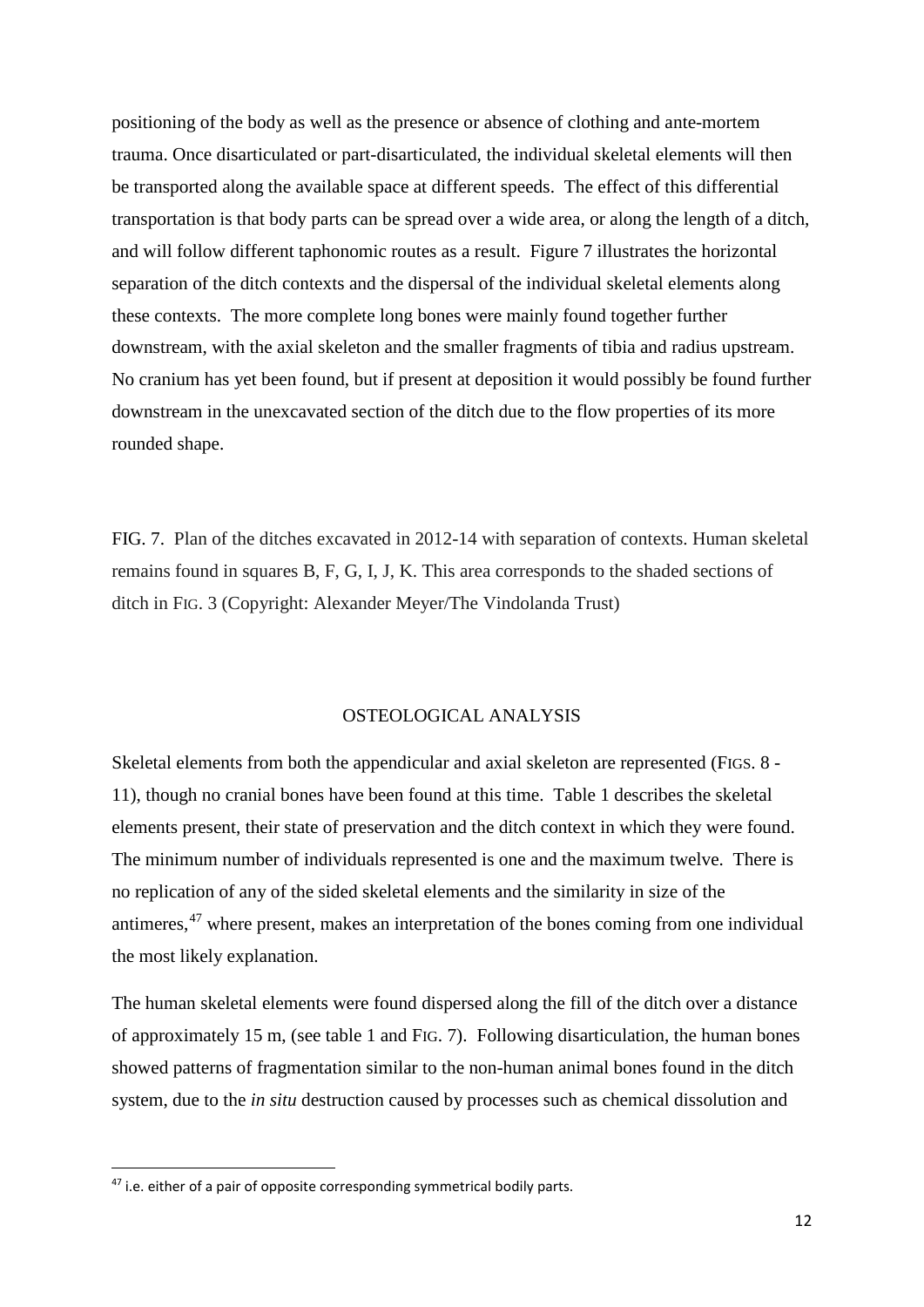physical breakage during movement.[48](#page-12-0) Of the long bones only the right humerus has an intact distal epiphysis, which was fully fused, indicating that the individual was an adult. Sex was determined by analysis of nuclear DNA taken from the right femur, indicating that the skeleton was male (see supplementary material). Only the femur was viable for DNA sampling and a moderate to high level of degradation of DNA was found. It was therefore not possible to test using DNA if all bones came from the same individual.

FIG. 8. Skeletal elements represented, siding and level of preservation (Copyright: Trudi Buck/The Vindolanda Trust)

FIG. 9. Diaphysis of the right femur from the North Field skeleton. (Copyright: Trudi Buck/The Vindolanda Trust)

FIG. 10. Diaphysis of the right tibia from the North Field skeleton. (Copyright: Trudi Buck/The Vindolanda Trust)

FIG. 11. Right and left partial humeri from the North Field skeleton. (Copyright: Trudi Buck/The Vindolanda Trust)

<span id="page-12-0"></span> <sup>48</sup> Robb 2016.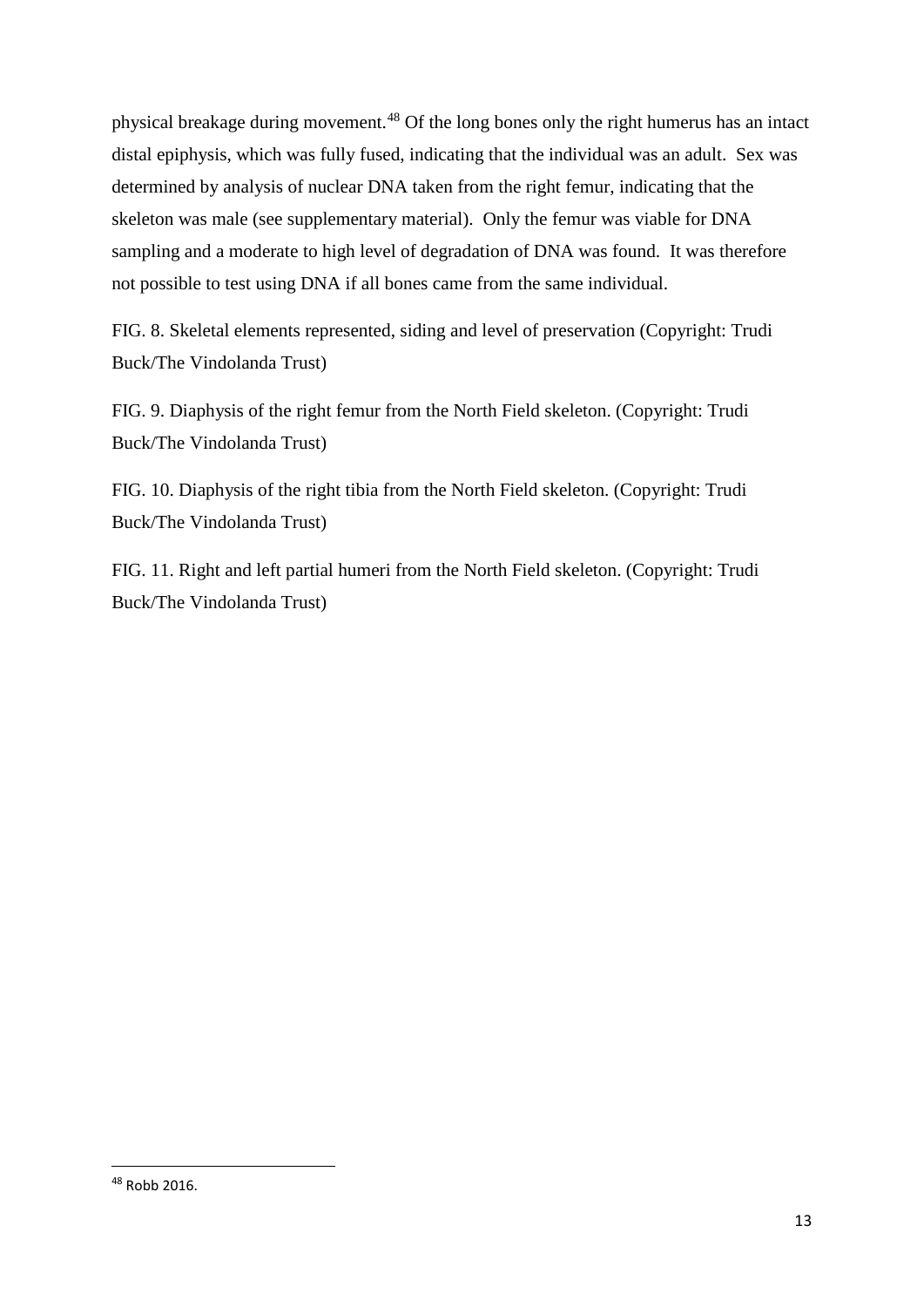| <b>Skeletal</b><br><b>Element</b>                      | <b>Context</b><br><b>Number</b> | Location                                                                                                                                                                            | <b>Description and Interpretation</b>                                                                                                                                                                                                                                                                                                                                                                |
|--------------------------------------------------------|---------------------------------|-------------------------------------------------------------------------------------------------------------------------------------------------------------------------------------|------------------------------------------------------------------------------------------------------------------------------------------------------------------------------------------------------------------------------------------------------------------------------------------------------------------------------------------------------------------------------------------------------|
| Cervical<br>vertebra                                   | $V14-30N$                       | Upper fill of the northern ditch<br>The context was located 1.16 m below the ground<br>level and was 0.44 m thick.                                                                  | Equivalent to V14-26N and V14-35N and very similar to<br>V14-18N. Very fine sediment, wet silt with some small<br>pebble inclusions. Very few artefacts found, suggesting<br>the layer was deposited naturally, and possibly swiftly,<br>from movement of water and sediment in the ditch.<br>Similar to 2012 context V12-29N.                                                                       |
| Tibia $(R)$<br>missing<br>proximal 1/3<br>of diaphysis | V14-18N                         | The upper fill of the northern ditch slightly east of<br>and adjacent to V14-30N.<br>The context was located 1.07 m below the ground<br>level and was .11 m thick.                  | Very fine sediment, wet silt with some small organic<br>inclusions such as twigs and grasses. Similar to V14-30N<br>and V14-26N but differentiated because of the organic<br>inclusions in this level. There were very few artefacts<br>suggesting the layer was deposited naturally, and<br>possibly swiftly, from movement of water and sediment<br>in the ditch. Similar to 2012 context V12-29N. |
| Rib(R)<br>missing<br>sternal ends                      | V14-26N                         | Still part of upper fill of northern ditch, but under<br>V14-18N, east of and adjacent to V14-30N.<br>The context was located 1.18 m below the ground<br>level and was .50 m thick. | Similar material to V14-30N and V14-35N, but<br>differentiated by the lack of organic inclusions. Very fine<br>sediment, wet silt with little evidence of human debris<br>included suggests layer swiftly covered any material<br>deposited in the ditch. Similar to the 2012 context V12-<br>29N.                                                                                                   |
| Rib(R)<br>missing<br>sternal ends                      | $V14-35N$                       | The upper fill of the northern ditch approximately<br>4.0m east of the fill of V14-30N.<br>The context was located 1.6 m below the ground<br>level and was .17 m thick              | Equivalent to V14-30N and V14-26N. Very fine<br>sediment, wet silt, with some small pebbles. Very few<br>artefacts suggesting the layer was deposited naturally,<br>and possibly swiftly, from movement of water and<br>sediment in the ditch. Similar to 2012 context V12-29N.                                                                                                                      |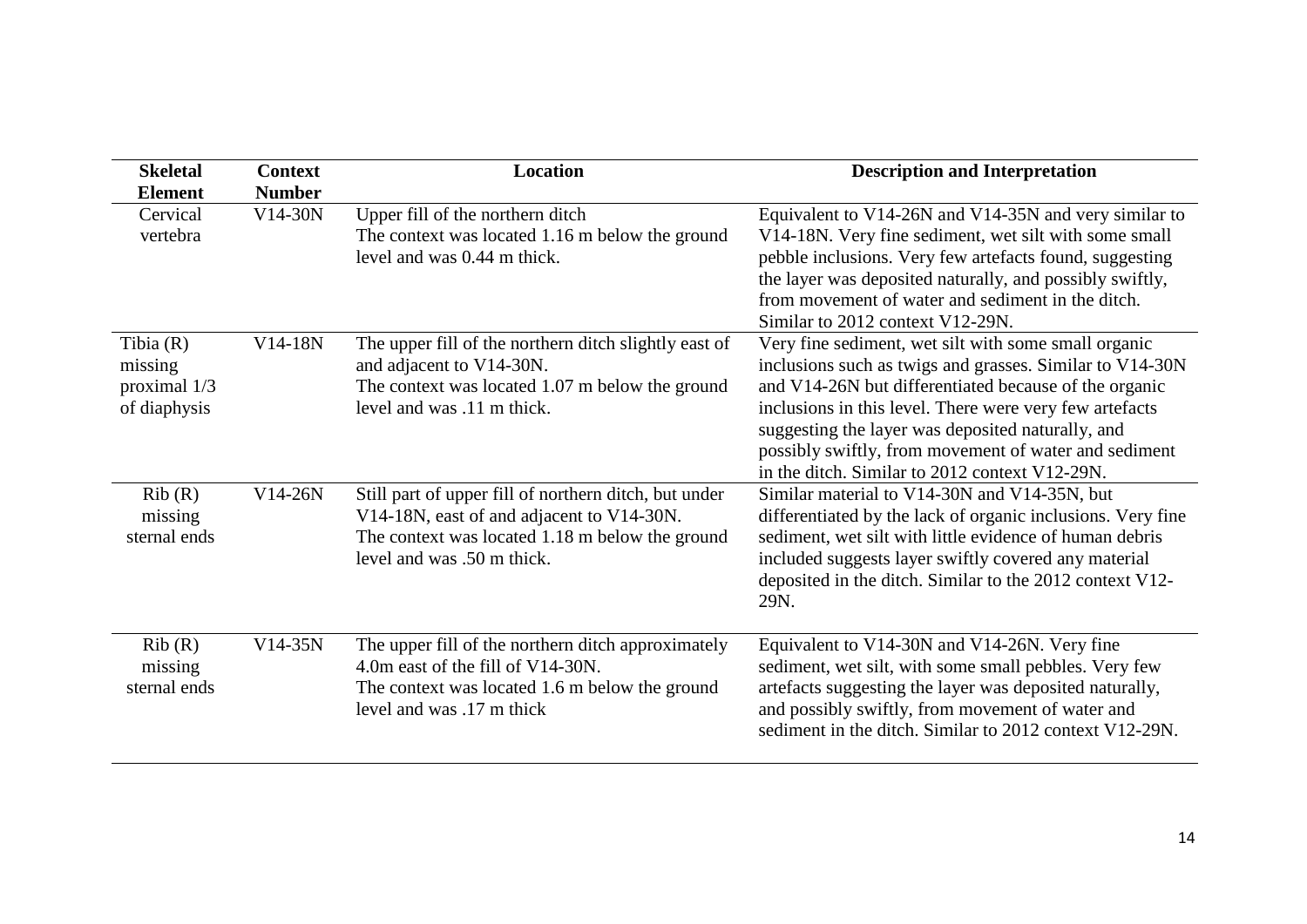| Radius $(R)$<br>Proximal 1/3<br>of diaphysis                                                                                                                                  | V14-09N | Slightly east and south of V14-35N. It constitutes<br>the fill at the bottom of the southern ditch, which<br>was shallower than the northern ditch, just above<br>the natural clay of the ditch cut. The southern ditch<br>was divided from the northern ditch by a shallow<br>baulk no more than .30 m high.<br>The context was located 1.4 m below the ground<br>level and was .57 m thick. | Coarse gravely silt, quite wet but with heavy inclusions<br>that sunk to the lowest level of the ditch cut. This context<br>is similar to V12-35N.                                                                                                                                  |
|-------------------------------------------------------------------------------------------------------------------------------------------------------------------------------|---------|-----------------------------------------------------------------------------------------------------------------------------------------------------------------------------------------------------------------------------------------------------------------------------------------------------------------------------------------------------------------------------------------------|-------------------------------------------------------------------------------------------------------------------------------------------------------------------------------------------------------------------------------------------------------------------------------------|
| Humerus $(R)$<br>missing<br>proximal 1/3<br>of diaphysis;<br>Femur $(R)$<br>missing<br>proximal 1/3<br>of diaphysis;<br>Fibula, $(R)$<br>diaphysis<br>only; Medial<br>phalanx | V12-35N | Approximately 5.0 m to the east of V14-09N; this<br>is the very bottom layer of the southern ditch,<br>sitting on natural clay from which the ditch was<br>cut.<br>The context was located 1.25 m below the ground<br>level and was .40 m thick.                                                                                                                                              | Course gravely silt, quite wet but with heavy inclusions<br>that sunk to the lowest level of the ditch cut. Heavy<br>material (faunal remains; pottery) settled into this layer at<br>the bottom of the ditch. Similar to V14-09N.                                                  |
| Fibula $(L)$<br>middle $1/3$ of<br>diaphysis                                                                                                                                  | V12-29N | Part of a single thick layer of fine silt that settled<br>across the entire early ditch system.<br>The sediment layer started as high as .65 m below<br>ground level on the edge and 1.05 m below ground<br>in the centre of the ditch and was between .15-.65<br>m thick variously through the layer.                                                                                        | The silt layer is thick indicating there was a fair amount<br>of water and material carried through the ditch system<br>that settled here. This context ran over the entire length<br>of the ditches in a relatively even thick layer. Similar to<br>V14-30N, V14-26N, and V14-35N. |
| Humerus $(L)$<br>distal third of<br>diaphysis,                                                                                                                                | V12-27N | Discovered originally in the southern ditch, but<br>continues in a thin band over the northern ditch as<br>well. It is confined within the cut of the ditch<br>system as a whole and carries over V12-29N.                                                                                                                                                                                    | This context was made up of organic material and dark<br>earth with the remains of discarded human occupation<br>material. The organic layer is thickest over the southern<br>ditch and was very thin as it progressed north into the                                               |

 $\begin{array}{c} \hline \end{array}$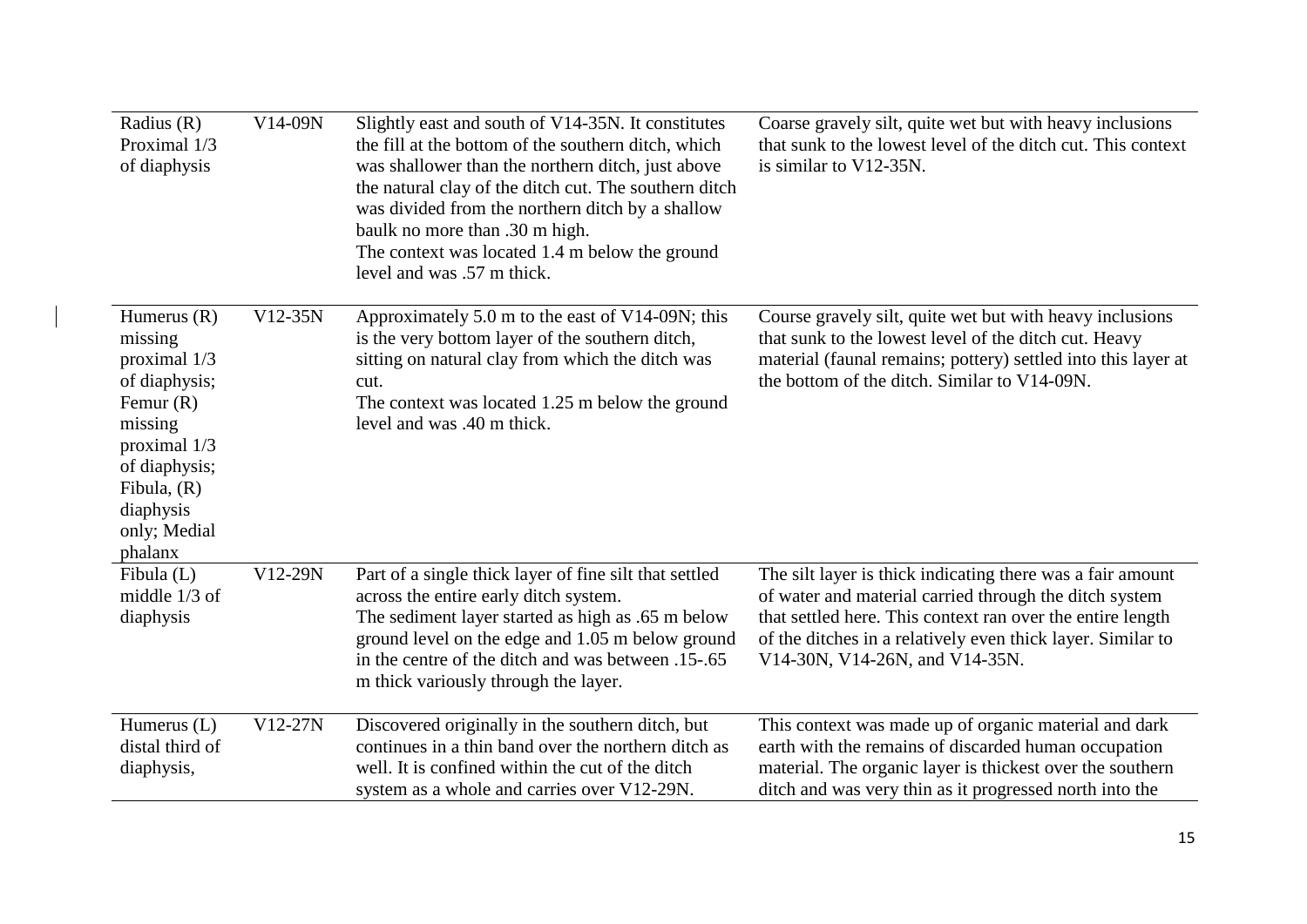| missing   | The layer was located as high as .80 m below    | centre of the northern ditch. There were other small       |
|-----------|-------------------------------------------------|------------------------------------------------------------|
| epiphysis | ground level and was between 0.05 - 25 m thick. | bands of organic material in the 2014 contexts explored,   |
|           |                                                 | but these have no stratigraphic connection. Similar to the |
|           |                                                 | organic materials included in V14-18N.                     |
|           |                                                 |                                                            |

**Table 1** Find location, skeletal elements present, context description and interpretation. See FIGS. 4 and 6 for section drawings.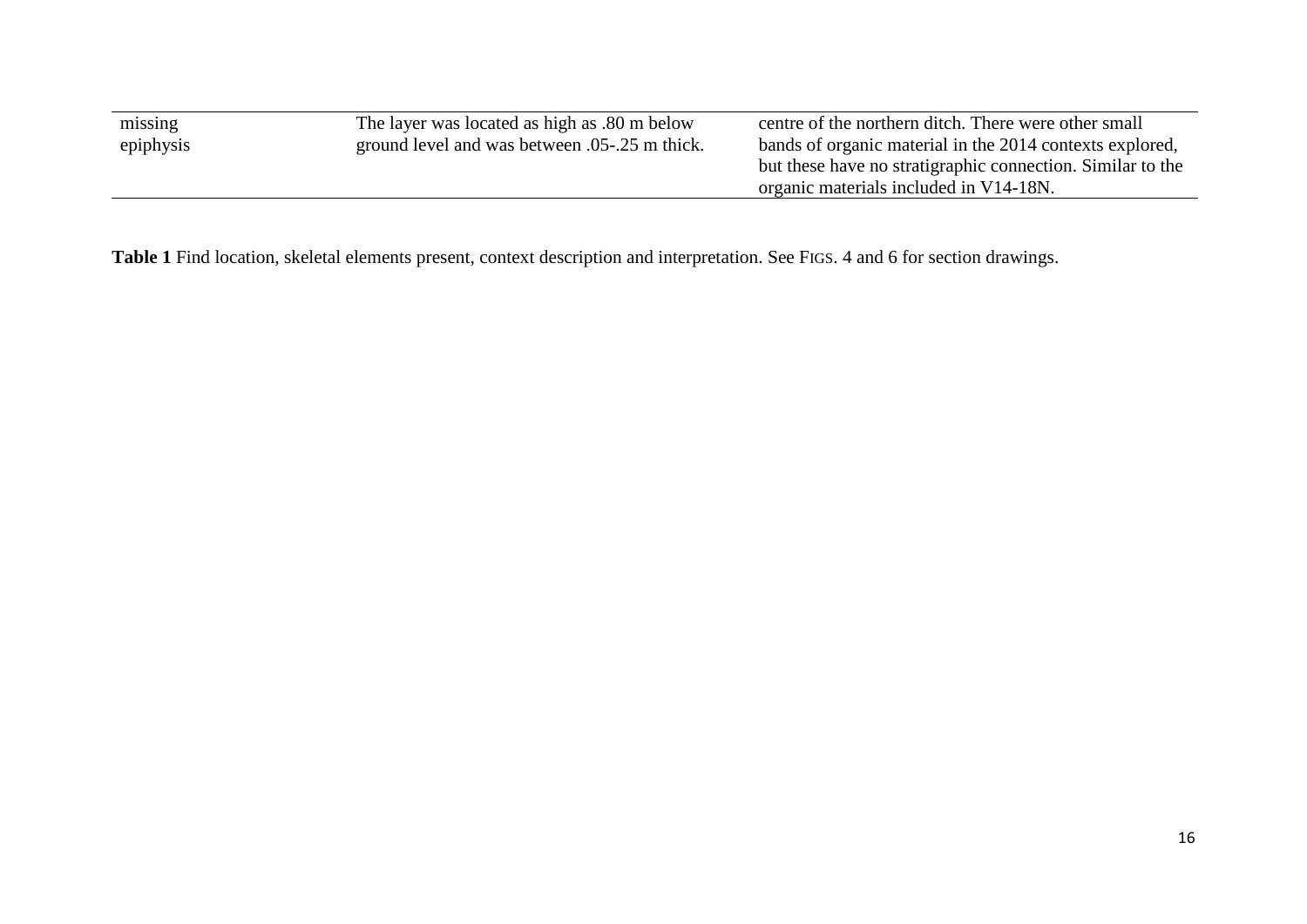Individual bones were examined for evidence of trauma and taphonomic changes, including colour change, breakage patterns, carnivore activity and abrasion.<sup>[49](#page-16-0)</sup> Table 1 gives the find context, position and description of the sediment for the individual skeletal elements. All recovered bones were incomplete but there was no indication of damage from animal activity, for example by rodent or carnivore gnawing,<sup>[50](#page-16-1)</sup> nor was there any evidence of trauma or cut marks that would indicate human-induced post mortem bone modifications.<sup>[51](#page-16-2)</sup> The colour of the bones ranges from light to dark brown. Each skeletal element was subject to differential preservation, depending on the specific find location (see Table 1) and post-mortem environments. None of the bones show modification or weathering such as cracking or flaking along the diaphysis that would indicate that the skeleton had been exposed to the air for an extended period of time.<sup>[52](#page-16-3)</sup>

Two indicators of primary significance for these human remains are the preservation of the individual skeletal elements and the differential deposition of the remains through the length of the ditch. These suggest a scenario whereby an articulated body was disposed of in a waterlogged ditch and likely left unburied at, or shortly after, the time of death. The scatter pattern and differential preservation of the bones do not follow the expected pattern for a primary deposit in an enclosed space such as a deliberate grave.<sup>[53](#page-16-4)</sup> It cannot be ruled out, especially since the cranium has not yet been located, that the skeleton represents a secondary deposit after the original burial had occurred and the body had undergone decomposition and disarticulation.[54](#page-16-5) However, the presence of smaller skeletal elements including ribs, vertebra and a phalange makes a secondary deposition less likely as these less robust bones are especially vulnerable to post mortem events and are also less likely to be represented in assemblages deliberately curated, for example after exposure, as they are more easily overlooked or displaced.[55](#page-16-6) It is also unlikely that the body was in the open air for an extended period of time as there is no evidence of animal scavenging on the bones as would be

<span id="page-16-0"></span><sup>&</sup>lt;sup>49</sup> Behrensmeyer 1978; Lyman and Fox 1997.

<span id="page-16-1"></span><sup>50</sup> Pokines 2014.

<span id="page-16-2"></span><sup>&</sup>lt;sup>51</sup> See Holst et al. 2018 for evidence of post mortem corpse manipulation from the 1st century A.D.

<span id="page-16-3"></span><sup>52</sup> Behrensmeyer 1978.

<span id="page-16-4"></span><sup>53</sup> Duday 2006, 2009.

<span id="page-16-5"></span><sup>54</sup> Robb 2016.

<span id="page-16-6"></span><sup>55</sup> Pokines 2014; Mollerup et al. 2016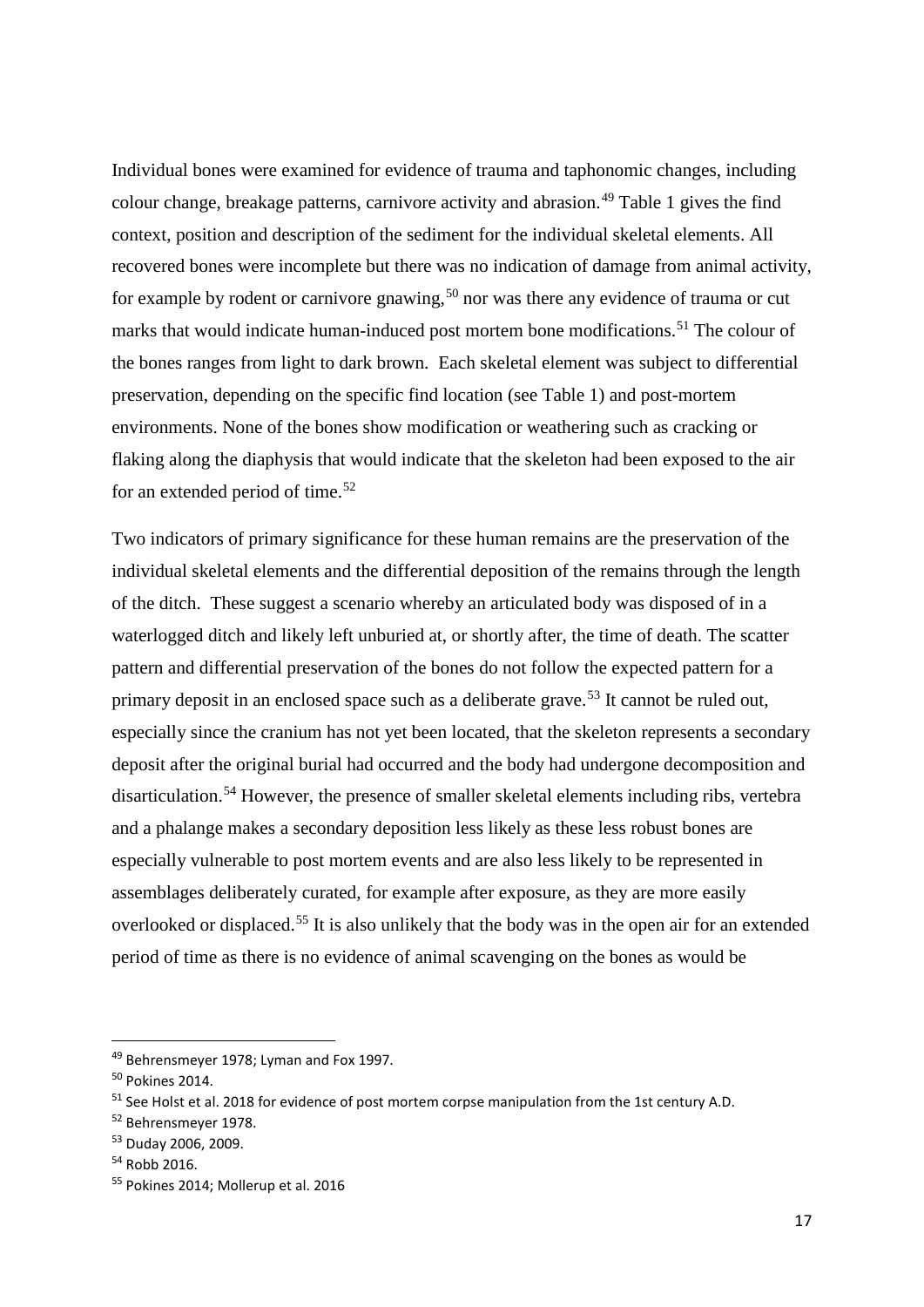expected on a body subject to sub-aerial exposure,<sup>[56](#page-17-0)</sup> though the use of negative evidence should be treated with caution here. A lack of rodent or canid modification can indicate the deposition of remains following only a relatively brief period of exposure or none at all,  $57$ though consideration is given to the fact that only part of the skeleton has been recovered. The skeleton is likely to have disarticulated and the individual elements transported by water movement following heavy rains and the downhill gradient of the ditch. Decay of tissues occurs differently in flowing water than in standing bodies of water due to different biota and the buffeting of tissues as the body impacts against the ditch bottom during transport.<sup>[58](#page-17-2)</sup> The interpretation of isolated, water-transported human bones such as these can be challenging due to the long distances that they can move from their original depositional context in addition to the effects of various diagenetic alterations from the substrate in which they are buried.[59](#page-17-3)

# DISCUSSION AND CONCLUSIONS

Isolated human remains from Roman archaeological sites have been excavated previously but are often given less precedence in analysis in favour of more traditional burials in cemeteries or mausolea.<sup>[60](#page-17-4)</sup> This discussion analyses the human remains recovered from the Phase 1 early ditch in the North Field by placing them into the larger cultural, environmental and taphonomic context and adds to the growing body of literature on alternative burial practices in the Romano-British archaeological record.<sup>[61](#page-17-5)</sup> Using the principles of forensic taphonomy, our working hypothesis is that the spatial distribution of the skeleton along the length of the defensive ditch, in addition to the absence of post-mortem modification, suggest that the partial skeleton was the result of a primary deposition with no deliberate burial. Soft tissue decomposition of the body occurred in a waterlogged environment, leaving disarticulated body parts spread along the ditch.

If this interpretation of the primary deposition of the corpse is correct then we have to question how this fits in with what is considered normal burial practices in the early Roman

<span id="page-17-0"></span> <sup>56</sup> Perring 2011; Pokines 2014.

<span id="page-17-1"></span><sup>57</sup> Pokines 2014; Møllerup,et al. 2016.

<span id="page-17-2"></span><sup>58</sup> Evans 2014.

<span id="page-17-3"></span><sup>&</sup>lt;sup>59</sup> Griffith et al. 2016.

<span id="page-17-4"></span><sup>60</sup> Esmonde Cleary 2000.

<span id="page-17-5"></span><sup>61</sup> Smith 2017; Smith et al. 2018; Pearce 2016; Butler 2006.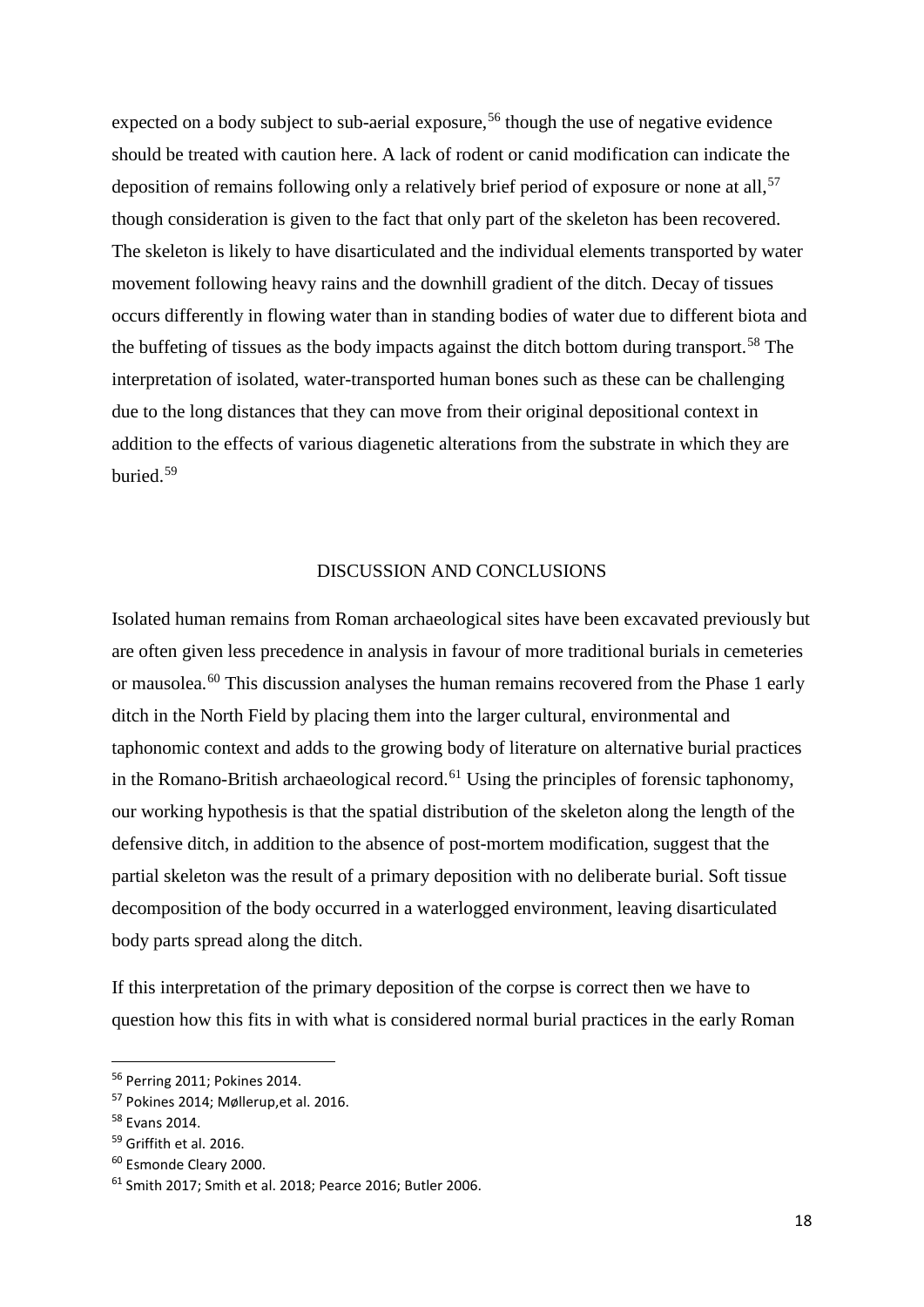Empire and what this means for the further interpretation of the context of death and disposal. Whilst burial in Roman Britain followed a variety of rites derived from across the Empire the general perceived theme is one of respect and care of the corpse, by burial in a shroud or coffin, cremation and by provision of grave goods for the afterlife.<sup>[62](#page-18-0)</sup> Body disposal methods that have been described as deviant<sup> $63$ </sup> are increasingly being excavated from the Roman period, including decapitation burials such as at Driffield Terrace in York and burials located in unpopular or rarely visited areas of the cemetery in the Upper Walbrook valley.<sup>[64](#page-18-2)</sup> The term 'deviant' has been used to refer to individuals who seem, by right of their burial treatment, to have been shunned or excluded outright from society.<sup>[65](#page-18-3)</sup> These 'deviant' burials consist of atypical manipulation of the corpse or skeleton but are usually still located within cemetery contexts. Aspöck demonstrated that a single society can use a variety of burial practices that can all be considered normative.<sup>[66](#page-18-4)</sup>

Alternatively, the North Field skeleton may be part of what have been referred to as 'the invisible dead',  $67$  that is the products of funerary practices that leave little or no archaeological traces. Disarticulated skeletons and partial skeletons are often found in Roman excavations, with bodies deposited in wells, such as at Verulamium and at Queen Street, London<sup>[68](#page-18-6)</sup> and isolated cranial and post-cranial remains found in, amongst other places, ditches and rivers.<sup>[69](#page-18-7)</sup> Large numbers of crania and some post-cranial elements have been found in the Walbrook stream and its tributaries in London with differing interpretations having been put forward for these remains including suicide, violent death, victims of the Boudiccan revolt, fluvial erosion from cemeteries and deliberate ritual deposition in watery contexts.<sup>[70](#page-18-8)</sup> Excavations at the site of Moor House, City of London, have also uncovered numerous disarticulated human remains in ditch fills.<sup>[71](#page-18-9)</sup> It is thought that at least some of these remains were deliberately deposited in the ditches as part of an excarnation ritual as

<span id="page-18-0"></span> <sup>62</sup> Taylor 2010.

<span id="page-18-1"></span><sup>63</sup> Aspöck 2010.

<span id="page-18-2"></span><sup>&</sup>lt;sup>64</sup> Harward et al. 2015; Müldner et al. 2011.

<span id="page-18-3"></span><sup>&</sup>lt;sup>65</sup> See for example Crerar 2014.

<span id="page-18-4"></span><sup>66</sup> Aspöck 2009.

<span id="page-18-5"></span><sup>67</sup> see Smith 2017.

<span id="page-18-6"></span><sup>68</sup> Niblett 1999; Taylor 2010; see Wilmott 1982 for examples.

<span id="page-18-7"></span><sup>&</sup>lt;sup>69</sup> For example Allison 2013; Esmonde-Cleary 2000, 135; Loe 2003; Redfern and Bonney 2014; Schulting and Bradley 2013; Taylor 2010.

<span id="page-18-8"></span> $^{70}$  Bradley and Gordon 1988; Edwards et al. 2009; Knűsel and Carr 1995; Marsh and West 1981; Schulting and Bradley 2013; Redfern and Bonney 2014; Perring 2017; Harward et al. 2015.

<span id="page-18-9"></span><sup>71</sup> Butler 2006.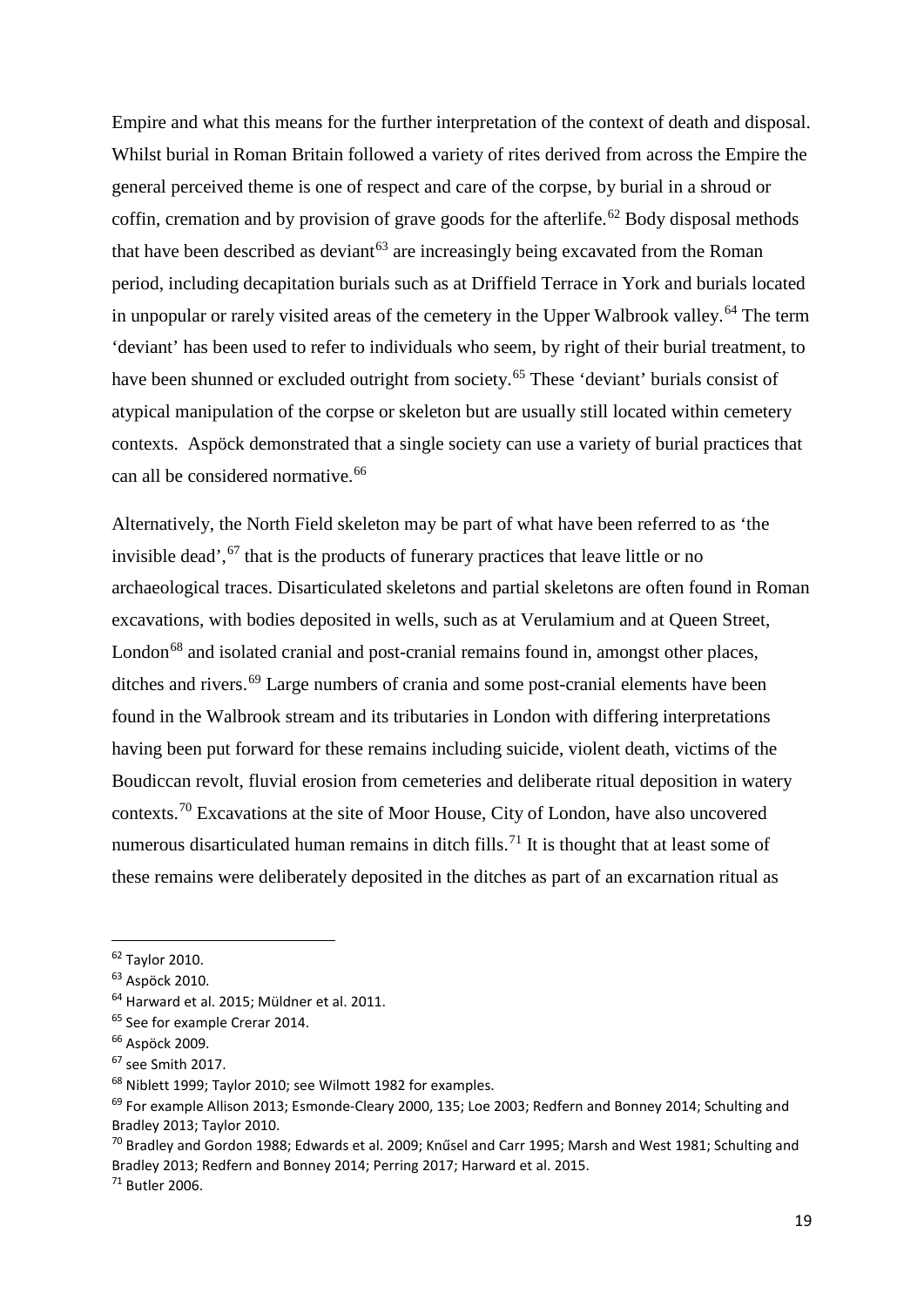some of the long bones displayed cut marks associated with defleshing.<sup>[72](#page-19-0)</sup> It is unlikely that the Moor House remains, as those of the North Field skeleton, were the result of fluvial erosion from a grave as no *in situ* inhumation burials were found in the area.

Disarticulated remains are important for interpreting attitudes to the dead in the Roman period.[73](#page-19-1) The recorded remains of formal burials, whether 'deviant' or 'normative', may only be a small fraction of the overall population of Roman Britain, particularly in rural areas.<sup>[74](#page-19-2)</sup> The disarticulated remains found on a variety of Roman sites may represent the 'invisible dead'[75](#page-19-3) and reflect alternative funerary practices to those found within the more visible cemetery contexts. Of seventy rural settlement sites in southeast England where disarticulated remains were excavated, nineteen contained no evidence for formal burial.<sup>[76](#page-19-4)</sup> These remains may be evidence for alternative funerary traditions including exposure and excarnation, and may even be the normative rite in some rural areas. It has been proposed that these alternative practices are a continuation of traditional Iron Age funerary rites that left little evidence in the archaeological record,  $^{77}$  $^{77}$  $^{77}$  including the deposition of bodies in or near sources of water such as wells, ditches and rivers.<sup>[78](#page-19-6)</sup> Harding argues that the fragmentation and dispersal of the dead during the Iron Age is a standard form of disposal that may reflect long standing traditions continuing from the Bronze Age and surviving beyond the Roman occupation.<sup>[79](#page-19-7)</sup> For example, skeletal remains covered with a layer of natural silt were excavated from pits on Danebury hillfort.<sup>[80](#page-19-8)</sup> The layer of silt suggests that the pits had been left open whilst the bodies decomposed. Many remains without a burial context date to the late Iron Age and early Roman period.<sup>[81](#page-19-9)</sup> Other disarticulated human remains are known from early Roman Britain, such as the isolated vertebrae from a ditch at Jubilee Villa, Oxfordshire $^{82}$  $^{82}$  $^{82}$  and a disarticulated skeleton from a ditch in Hockwold-cum-Wilton, Norfolk $^{83}$  $^{83}$  $^{83}$ .

<span id="page-19-0"></span> <sup>72</sup> Butler 2006, 40.

<span id="page-19-1"></span><sup>73</sup> Pearce 2017.

<span id="page-19-2"></span><sup>74</sup> Smith 2017; Esmonde-Cleary 2000.

<span id="page-19-3"></span><sup>75</sup> Smith 2017.

<span id="page-19-4"></span><sup>76</sup> Smith 2017.

<span id="page-19-5"></span><sup>77</sup> Harding 2015.

<span id="page-19-6"></span><sup>78</sup> Butler 2006; Smith 2017; Pearce 2008.

<span id="page-19-7"></span><sup>79</sup> Harding 2015.

<span id="page-19-8"></span><sup>80</sup> Walker 1984; Booth and Madgwick 2016.

<span id="page-19-9"></span><sup>81</sup> Butler 2006; Smith 2017.

<span id="page-19-10"></span><sup>82</sup> Pine 2005

<span id="page-19-11"></span><sup>83</sup> Salway 1967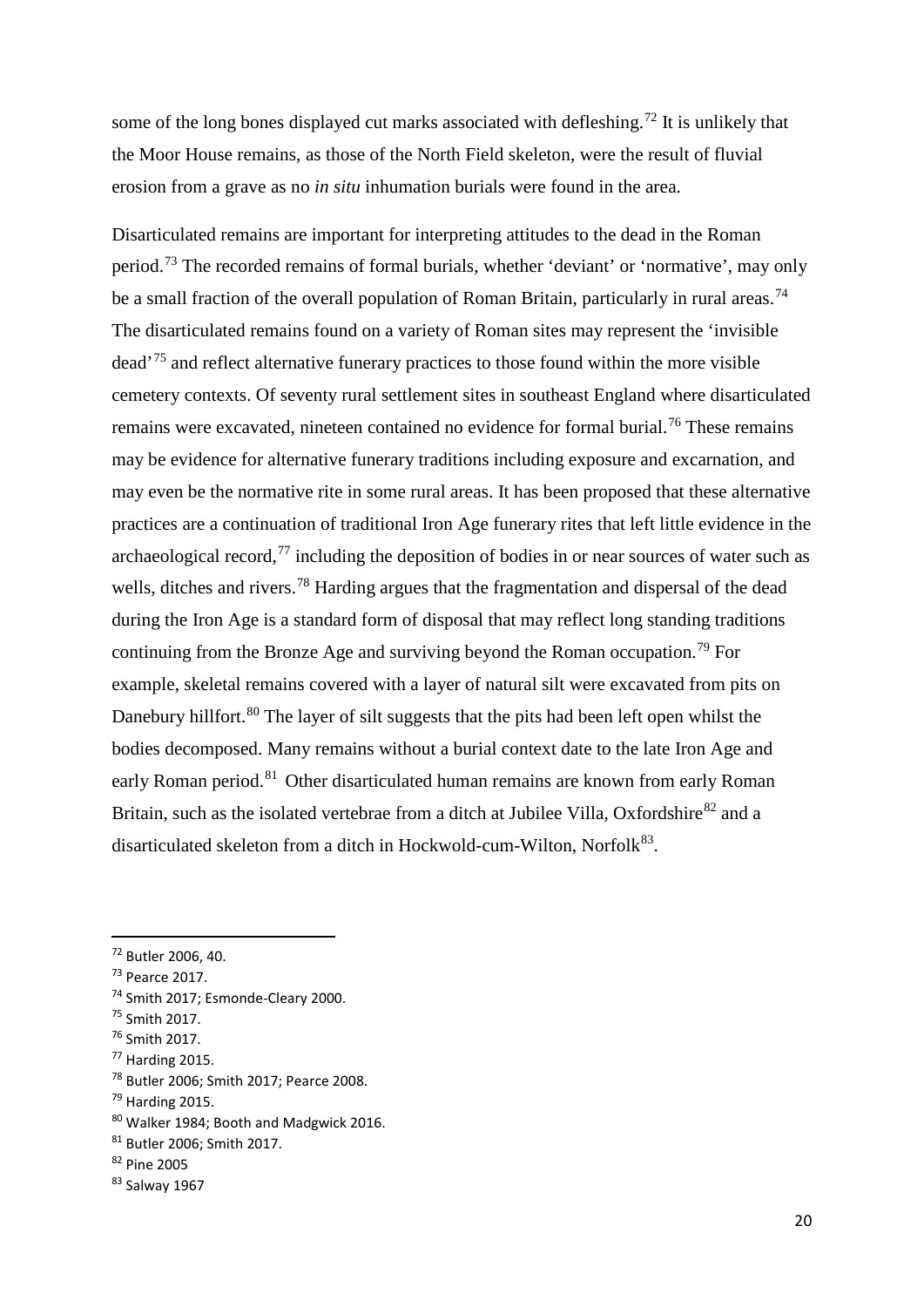It is outside of the scope of the present study to speculate exactly what happened to this man but a taphonomic analysis of the skeleton suggests that the body was not formally buried, covered over by the natural fill of the ditch and left to decompose.<sup>[84](#page-20-0)</sup> The early date of the North Field ditch system could potentially suggest a victim of war, sacrifice or violence. Hope describes how in times of war normal burial practices could be supplanted by practical solutions and war dead would be buried in mass graves.<sup>[85](#page-20-1)</sup> The presence of a single individual makes this scenario unlikely, though this interpretation could be revised should further human remains be found in this location. Hope also suggests that at certain times a symbolic covering of the body by only a couple of handfuls of earth would satisfy the ritual requirement.<sup>[86](#page-20-2)</sup> Ritual deposition in a liminal place such as a boundary ditch is another possible interpretation. Some bog bodies from across the Empire have been interpreted as evidence of sacrifice, <sup>[87](#page-20-3)</sup> though there is no specific evidence at Vindolanda to support these scenarios.

The increasing numbers of deviant or alternative body disposals recognised in Roman Britain, such as the child skeleton found beneath the floor of a barrack building at Vindolanda,  $88$  decapitation burials in York $89$  and the crania and post-crania from the Walbrook streams,<sup>[90](#page-20-6)</sup> highlight the need for expanding analytical approaches to burial in Roman Britain.<sup>[91](#page-20-7)</sup> Even individual skeletons and burials can fill in gaps in our knowledge of Roman burial and challenge the existing status quo. Archaeologically visible burials, whether inhumation or cremation, may not fully represent funerary practice in the province.<sup>[92](#page-20-8)</sup> An increased reporting and awareness of these alternative or invisible funerary processes can enhance our understanding of Romano-British society. This discovery adds to the growing body of literature regarding alternative funerary practice in the Empire, highlighting that the concept of burial and disposal of the dead is more complex than ancient historical sources suggest.

<span id="page-20-0"></span> <sup>84</sup> Toynbee 1971.

<span id="page-20-1"></span><sup>85</sup> Hope 1997.

<span id="page-20-2"></span><sup>86</sup> Hope 2009.

<span id="page-20-3"></span><sup>87</sup> Aldhouse-Greene 2001; Isserlin 1997; Taylor 2010.

<span id="page-20-4"></span><sup>88</sup> Buck, forthcoming.

<span id="page-20-5"></span><sup>89</sup> Müldner et al. 2011.

<span id="page-20-6"></span><sup>90</sup> Knűsel and Carr 1995; Redfern and Bonney 2014; Schulting and Bradley 2013.

<span id="page-20-7"></span><sup>91</sup> See Crerar 2016; Pearce 2013, 2016.

<span id="page-20-8"></span><sup>&</sup>lt;sup>92</sup> Pearce 2016, 344.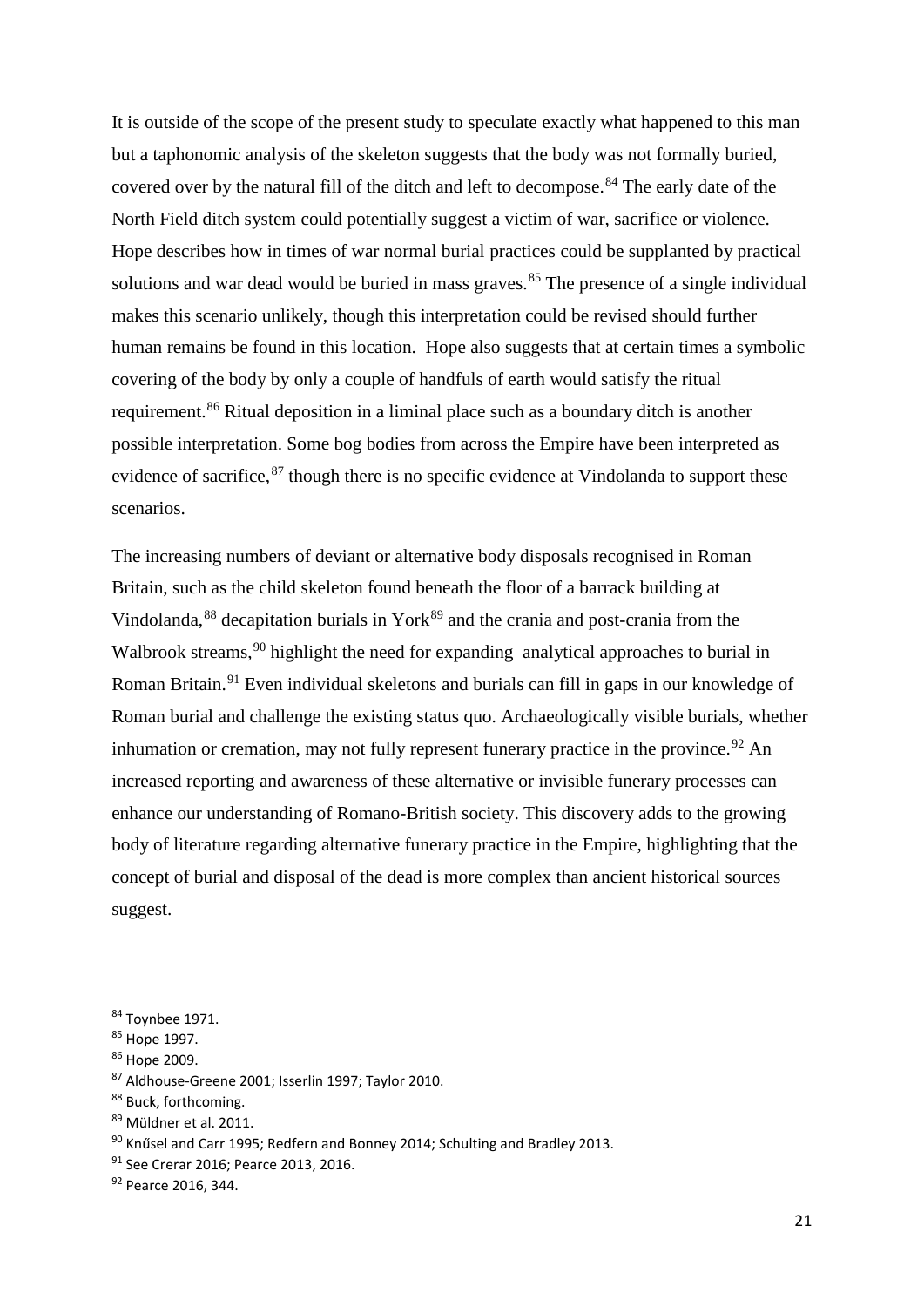### ACKNOWLEDGMENTS

The authors would like to thank Robin Birley, Dr. Andrew Birley and the Vindolanda Trust for the permission and support to conduct the field research presented here. Special thanks to the excavation team for their hard work and the conservation team for the post-excavation efforts. Significant funding to conduct the field research in the North Field at Vindolanda was provided by the Social Science and Humanities Research Council, Canada, and The University of Western Ontario Academic Development Fund. The external funding bodies had no role in study design, collection, analysis or interpretation of data, and had no influence on the written report or choice of publication.

*Department of Anthropology, Durham University* (T.B.) [t.j.buck@durham.ac.uk](mailto:t.j.buck@durham.ac.uk)

*Department of Classical Studies, University of Western Ontario* (E.M.G. and A.M.) [egreene2@uwo.ca](mailto:egreene2@uwo.ca) [ameyer26@uwo.ca](mailto:ameyer26@uwo.ca)

*Department of Applied Sciences, Northumbria University* (V.B. and E.G.) [victoria.barlow@northumbria.ac.uk](mailto:victoria.barlow@northumbria.ac.uk) [eleanor.graham@northumbria.ac.uk](mailto:eleanor.graham@northumbria.ac.uk)

# BIBLIOGRAPHY

Aldhouse Greene, M. 2001: *Dying for the gods: Human sacrifice in Iron Age and Roman Europe*, Stroud

Allison, P. M. 2013: *People and spaces in Roman military bases,* Cambridge

Anderson, L.M. 2009: *The Roman military community as expressed in its burial customs during the first centuries C.E*. Unpub. PhD thesis, Brown University, Providence RI

Aspöck, E. 2010: 'What actually is a 'deviant burial'? Comparing German-language and Anglophone research on 'deviant burials'', in E. Murphy (ed.), *Deviant Burial in the Archaeological Record*, Oxford, 17-34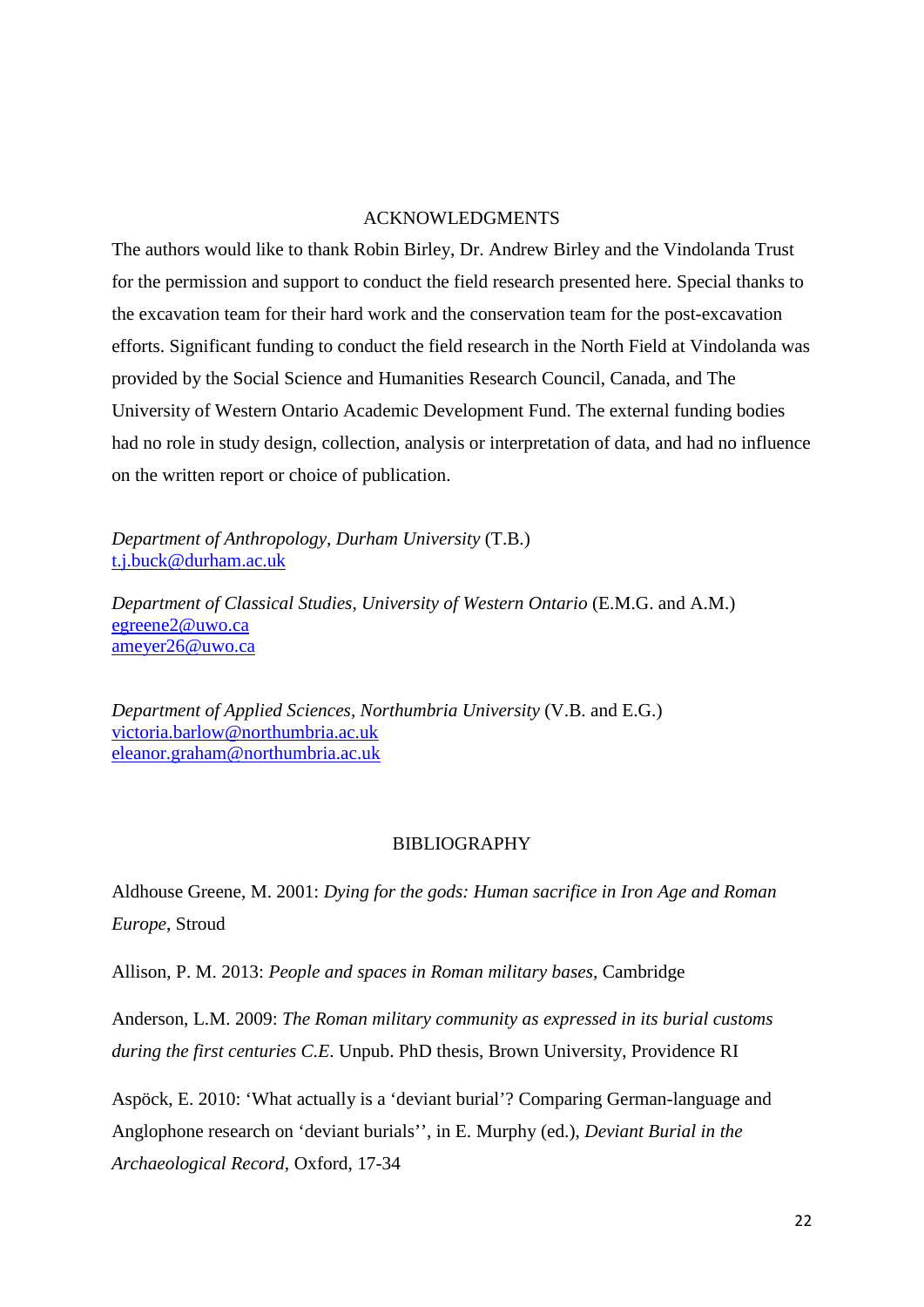Beauchesne, P. and Agarwal, S. C. 2014: 'Age-Related cortical bone maintenance and loss in an imperial Roman population', *International Journal of Osteoarchaeology* 24.1, 15-30, doi: 10.1002/oa.1303

Behrensmeyer, A. K. 1978: 'Taphonomic and ecological information from bone weathering', *Paleobiology* 4, 150-62

Behrensmeyer, A. K. 1982: 'Time resolution in fluvial vertebrate assemblages', *Paleobiology* 8, 211-27

Birley, A. 2013: *The Vindolanda granary excavations*, Greenhead

Birley, A. 2003: *Vindolanda Research Report 2003: The excavations of 2001-2002, Volume I*, Greenhead

Birley, A. and Blake, J. 2007: *Vindolanda Research Report, The Excavations of 2005-2006*. Bardon Mill

Birley, A. and Blake, J. 2005: *Vindolanda Excavations 2003-2004*, Hexham

Birley, A., Meyer, A., and Greene, E. M. 2016: 'Recent discoveries in the fort and extramural settlement at Vindolanda: Excavations from 2009-2015', *Britannia* 47, 243-52, doi:10.1017/S0068113X16000088

Birley, A., Greene, E. M. and Meyer, A. In prep: *A Roman kiln complex in the North Field at Vindolanda*

Birley, A.R. 2002: *Garrison Life at Vindolanda: A Band of Brothers*, Stroud

Birley, E. 1938: 'Fourth report on excavations at Chesterholm-Vindolanda', *Archaeologia Aeliana*<sup>4</sup> 15, 222-37

Birley, R. 1994: *Vindolanda research report, new series, Vol. 1: The early wooden forts*, Bardon Mill

Birley, R. 2009: *Vindolanda: A Roman frontier fort on Hadrian's Wall*, Stroud

Birley, R. and Sheehan-Finn, C. 2011: *Vindolanda's mortaria stamps*, Online publication: http://www.vindolanda.com/doorway-articles/excavation-reports.

Blake, J. 2014: *Vindolanda excavations. The campaigns of 2007-2012 in the vicus or extramural settlement ('Area B')*, Greenhead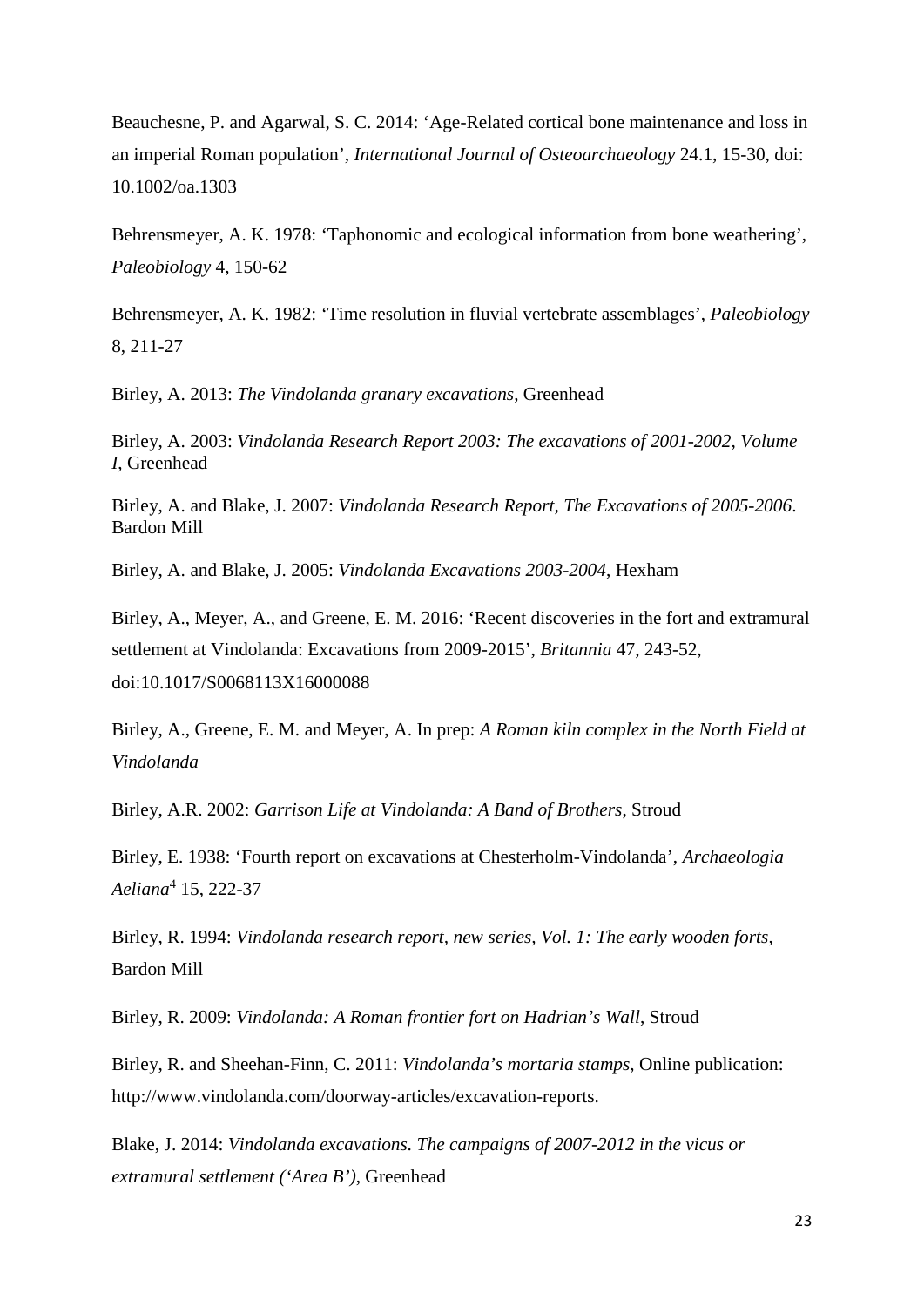Booth, T. J., and Madgwick, R. 2016: 'New evidence for diverse secondary burial practices in Iron Age Britain: A histological case study', *Journal of Archaeological Science* 67, 14-24, doi: 10.1016/j.jas.2016.01.010

Bradley, R. and Gordon, K. 1988: 'Human skulls from the River Thames, their dating and significance', *Antiquity* 62, 236, 503-509, doi.org/10.1017/S0003598X00074603

Buck, T.J. 'Child in the barracks: Murder on a Roman fort?' In prep.

Buikstra, J.E. and Ubelaker, D. H. 1994: 'Standards for data collection from human skeletal remains', *Archaeological Survey Research Seminar Series* 44, Fayetteville

Butler, J. 2006: '*Reclaiming the Marsh: Archaeological excavations at Moor House, City of London 1998-2004* PCA Monograph 6

Chenery, C., Müldner, G. H., Evans, J., Eckardt, H., Leach, S. and Lewis, M. E. 2010: 'Strontium and stable isotope evidence for diet and mobility in Roman Gloucester, UK', *Journal of Archaeological Science* 37.1, 150-163, doi: 10.1016/j.jas.2009.09.025

Christensen, A. M., Passalacqua, N. V. and Bartelink, E. J. 2014: *Forensic anthropology: Current methods and practice*, Oxford

Cool, H. 2004: *The Roman cemetery at Brougham, Cumbria: Excavations 1966-67*, London

Crerar, B. 2016: 'Deviancy in Late Romano-British Burial', in M. Millett, L. Revell and A. Moore (eds.), *The Oxford Handbook of Roman Britain*, Oxford, 381-405

Dirkmaat, D. C., and Sienicki, L. A. 1995: 'Taphonomy in the northeast woodlands: four cases from western Pennsylvania', *Proceedings of the 47th Annual Meeting of the American Academy of Forensic Sciences* 1:10

Duday, H. 2009: *The archaeology of the dead: Lectures in archaeothanatology*, Southampton

Duday, H., Guillon, M., 2006: 'Understanding the circumstances of decomposition when the body is skeletonised', in A. Schmitt, E. Cunha and J. Pinheiro (eds.), *Forensic anthropology and medicine: Complementary sciences from recovery to cause of death*, Totowa, New Jersey, 117–57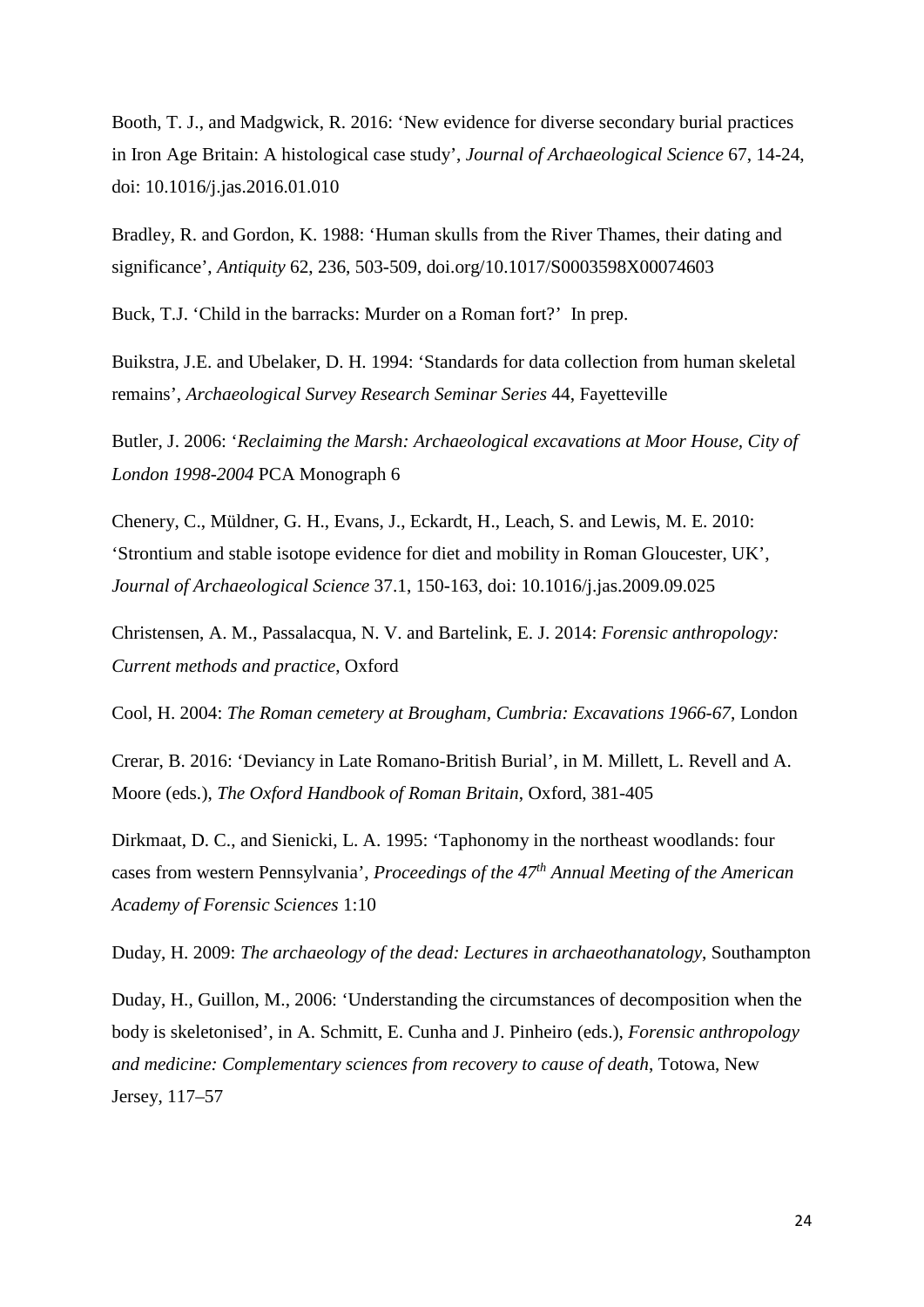Eckardt, H., Booth, P., Chenery, C., Müldner, G. H., Evans, J.A. and Lamb, A. 2009: 'Oxygen and strontium isotope evidence for mobility in Roman Winchester', *Journal of Archaeological Science* 36.12, 2816-25, doi: 10.1016/j.jas.2009.09.010

Edwards, Y.H., Weisskopf, A., and Hamilton, D. 2009: 'Age, taphonomic history and mode of deposition of human skulls in the River Thames', *Transactions of the London and Middlesex Archaeological Society* 60, 35–51

Esmonde Cleary, A. S. 2000: 'Putting the dead in their place: Burial location in Roman Britain', in J. Pearce, M. Millett and M. Struck (eds), *Burial, society and context in the Roman world*, Oxford, 127-42

Evans, T. 2014: 'Fluvial Taphonomy', in J. T. Pokines and S. A. Symes (eds), *Manual of Forensic Taphonomy*, Boca Raton, 115-43

Gillam, J.P. 1970: *Types of Roman coarse pottery vessels in northern Britain* (3rd edn), Newcastle-upon-Tyne

Gillam, J.P. 1976: 'Course fumed ware in North Britain and beyond', *Glasgow Archaeological Journal* 4, 57-80

Greene, E.M. and Meyer, A. 2017: 'The North Field excavations at Vindolanda: Preliminary report on the 2009-2014 exploratory field seasons', *Mouseion* (Series III) 14, 197-251

Griffith, S.J., Thompson, C.E.L., Thompson, T.J.U., and Gowland, R.L. 2016: 'Experimental abrasion of water submerged bone: The influence of bombardment by different sediment classes on microabrasion rate', *Journal of Archaeological Science: Reports* 10, 15-29

Haglund, W.D. 1993: 'Disappearance of soft tissue and the disarticulation of human remains from aqueous environments', *Journal of Forensic Sciences* 38.4, 806-15

Haglund W.D., and Sorg, M.H. 2002: 'Advancing forensic taphonomy: Purpose, theory, and process', in W.D. Haglund and M.H. Sorg (eds.), *Advances in forensic taphonomy: Method, theory, and archaeological perspectives*, London, 3-30

Harding, D. W. 2015: *Death and Burial in Iron Age Britain*, OUP Oxford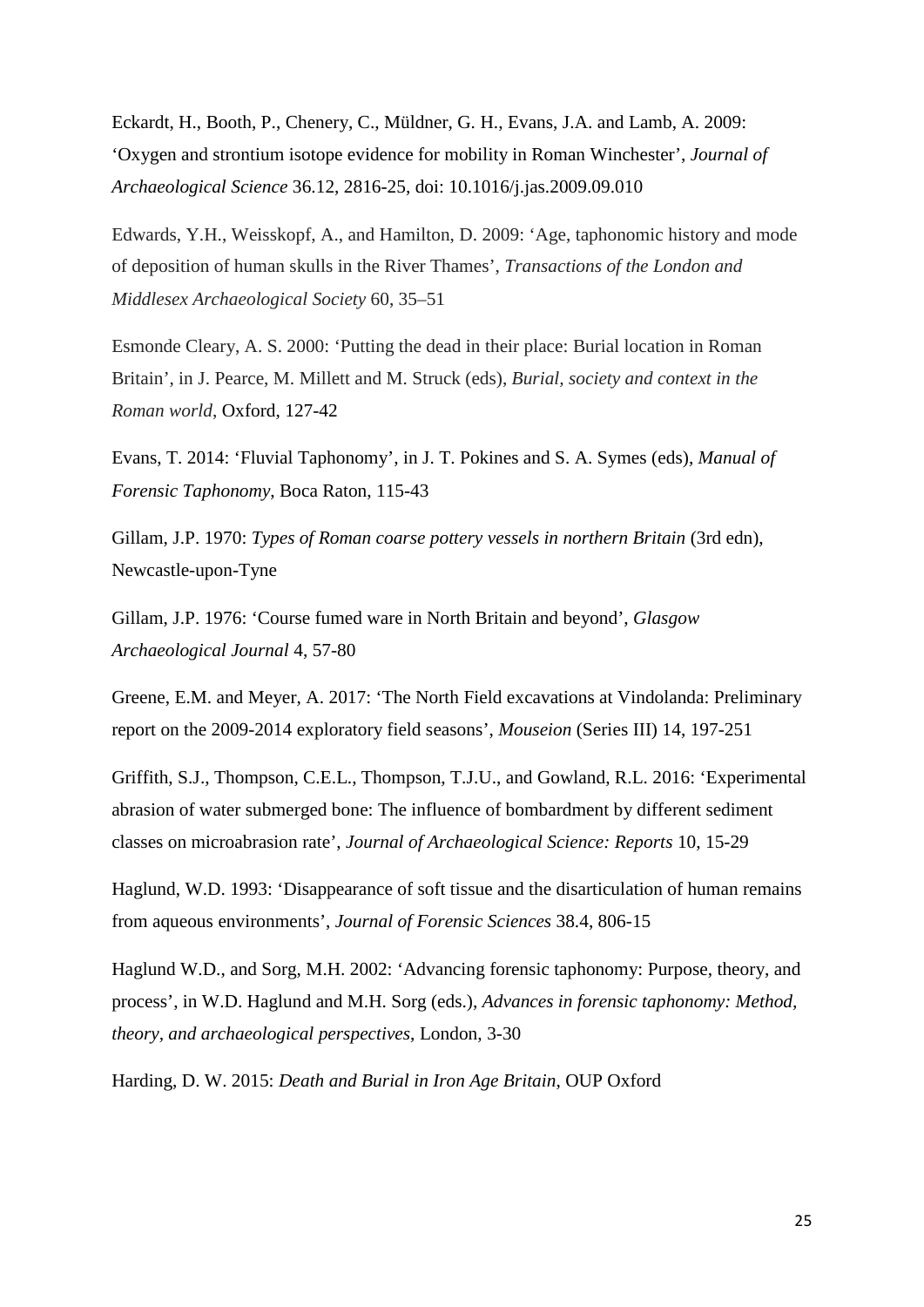Harris, N. J., and Tayles, N. 2012: 'Burial containers – A hidden aspect of mortuary practices: Archaeothanatology at Ban Non Wat', *Thailand Journal of Anthropological Archaeology* 31.2, 227-39, doi: 10.1016/j.jaa.2012.01.001

Hartley, K. F. 2010: 'The stamped mortaria', in M. L. Hird and C. M. Brooks, *Roman and Medieval Carlisle: The Southern Lanes, excavations 1981-2. Fascicule 3: The Roman and Medieval pottery*, Carlisle, 81-3

Harward, C., Powers, N., and Watson, S. 2015: *The Upper Walbrook Valley Cemetery of Roman London: Excavations at Finsbury Circus, City of London, 1987-2007*, MOLA Monagraph 69, London

Hefford, B. 2005: 'The buried water analysis', in Birley and Blake 2005, 237-45

Hodgson, N. 2000: 'The Stanegate: A frontier rehabilitated', *Britannia* 31, 11-22, doi: 10.2307/526915

Hodgson, N.H. 2009: 'The pre-Hadrianic frontier on the Tyne-Solway isthmus and the Stanegate', in M.F.A. Symonds and D.J.P. Mason (eds.), *Frontiers of knowledge. A research framework for Hadrian's Wall*, Durham, 10-12

Holst, M. K., Heinemeier, J., Hertz, E., Jensen, P., Løvschal, M., Mollerup, L., Odgaard, B. V., Olsen, J., Søe, N. E., and Kristiansen, S. M. 2018: 'Direct evidence of a large Northern European Roman period martial event and post-battle corpse manipulation', *PNAS* https://doi.org/10.1073/pnas.1721372115

Hope, V. M. 1997: 'Constructing Roman identity: Funerary monuments and social structure in the Roman world', *Mortality: Promoting the interdisciplinary study of death and dying* 2, 2, 103-21, doi:10.1080/713685858

Hope, V.M. 2009: *Roman death: The dying and the dead in ancient Rome*, London

Hunter, J., Simpson, B., and Sturdy Colls, C. 2013: *Forensic approaches to buried remains*, Oxford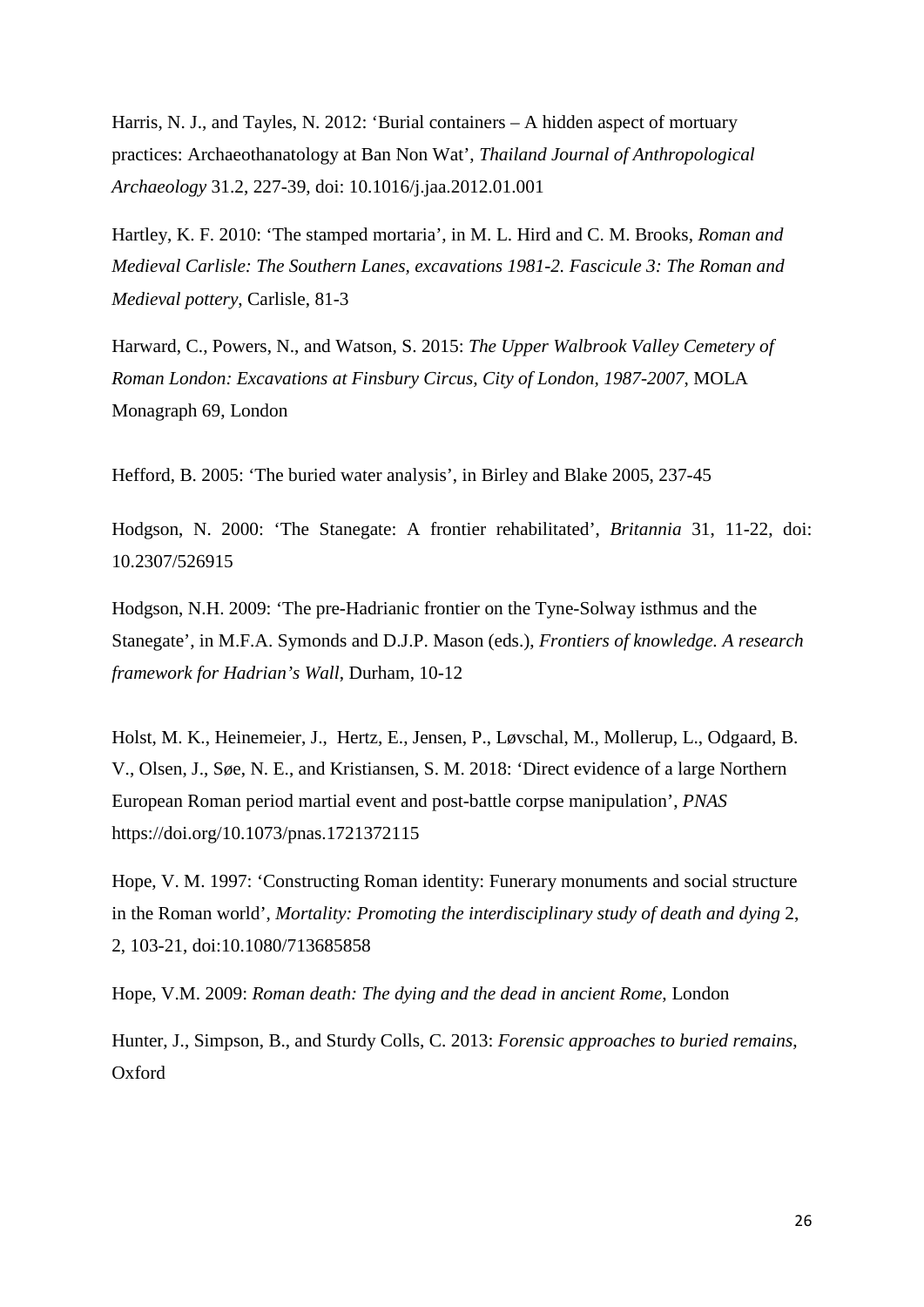Isserlin, R. M. 1997: 'Thinking the unthinkable: Human sacrifice in Roman Britain', in K. Meadows, C. Lemke and J. Heron (eds.), *TRAC 96, Proceedings of the Sixth Annual Theoretical Archaeology Conference, Sheffield*, Oxford, 91-100

Jones, R.H. 2013: *Roman Camps in Scotland*, Edinburgh

Killgrove, K. 2010: 'Identifying immigrants to Imperial Rome using strontium isotope analysis', in H. Eckardt (ed.), *Roman Diasporas: Archaeological Approaches to Mobility and Diversity in the Roman Empire*, Portsmouth RI, 157-74

Killgrove, K. and Montgomery, J. 2016: 'All Roads Lead to Rome: Exploring Human Migration to the Eternal City through Biochemistry of Skeletons from Two Imperial-Era Cemeteries (1st-3rd c AD)', *PLOS One* 11.2, e0147585, doi: 10.1371/journal.pone.0147585

Knudson, K. J. and Stojanowski, C. M. 2008: 'New directions in bioarchaeology: Recent contributions to the study of human social identities', *Journal of Archaeological Research* 16.4, 397-432, doi: 10.1007/s10814-008-9024-4

Knüsel, C. J. and Carr, G.C. 1995: 'On the significance of crania from the River Thames and its tributaries', *Antiquity* 69, 162-9, doi: 10.1017/S0003598X00064395

Knüsel, C. J. and Robb, J. 2016: 'Funerary taphonomy: An overview of goals and methods', *Journal of Archaeological Science: Reports* 10, 655-73, doi: 10.1016/j.jasrep.2016.05.031

Leach, S., Lewis, M. E., Chenery, C., Müldner, G. H. and Eckardt, H. 2009: 'Migration and diversity in Roman Britain: A multidisciplinary approach to immigrants in Roman York, England', *American Journal of Physical Anthropology* 140.3, 546-61, doi:10.1002/ajpa.21104

Lyman, R. L. and Fox, G. L. 1997: 'A critical review of bone weathering as an indication of bone assemblage formation', in W. D. Haglund and M. H. Sorg (eds.), *Forensic Taphonomy: The postmortem fate of human remains*, Boca Raton, 223-47

Loe, L. 2003: 'The forensic report on the human skull', in A. Birley 2003, 213-49

Lyman, L. 1994: *Vertebrate Taphonomy*, Cambridge

Marsh, G. and West, B. 1981: 'Skullduggery in Roman London?'. *Transactions of the London and Middlesex Archaeological Society* 32, 86–102.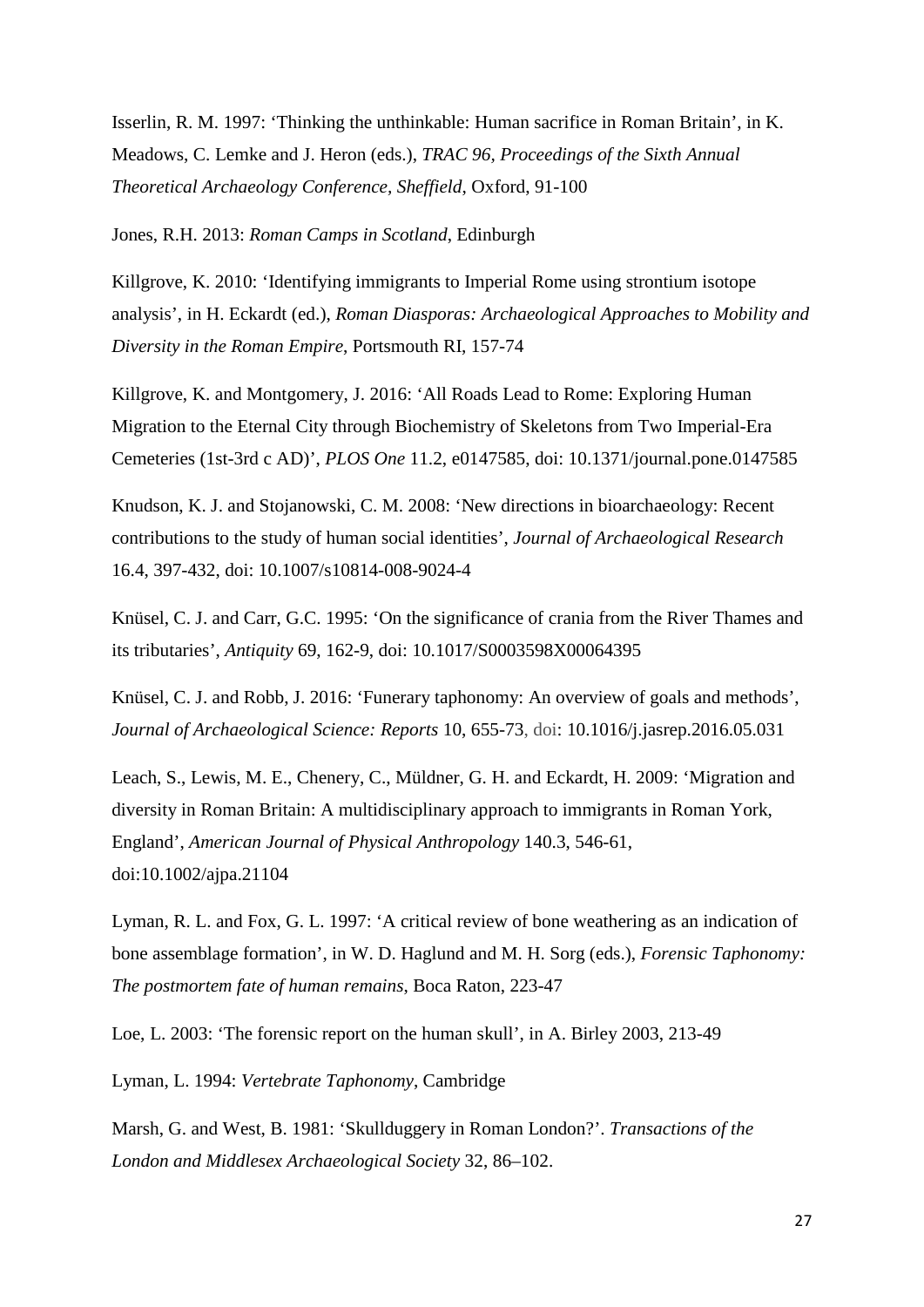Mickleburgh, H. L., and Wescott, D. J. 2018: 'Controlled experimental observations on joint disarticulation and bone displacement of a human body in an open pit: Implications for funerary archaeology'. *Journal of Archaeological Science: Reports* 20, 158-67, doi: 10.1016/j.jasrep.2018.04.022

Mollerup, L., Tjellden, A. K. E., Hertz, E., and Holst, M. K. 2016: 'The postmortem exposure interval of an Iron Age human bone assemblage from Alken Enge, Denmark'. *Journal of Archaeological Science* 10, 819-27, doi: 10.1016/j.jasrep.2016.06.021

Müldner, G., Chenery, C., Eckardt, H. 2011: 'The 'Headless Romans': multi-isotope investigations of an unusual burial ground from Roman Britain', *Journal of Archaeological Science* 38, 280-90, doi: 10.1016/j.jas.2010.09.003

Nawrocki, S.P., Pless, J. E., Hawley, D. A., and Wagner, S. A. 1997: 'Fluvial transport of human crania', in W. D. Haglund, M. H. Sorg (eds.), *Forensic Taphonomy: The Postmortem Fate of Human Remains*, Boca Raton, 529-52

Niblett, R. 1999: *The excavation of a ceremonial site at Folly Lane, Verulamium*, Britannia Monograph series 14, London

Nilsson, L. 2003: *Embodied rituals and ritualised bodies: Tracing ritual practice in Late Mesolithic burials*, Acta Archaeological Lundensia 46, Lund

Ortiz, A., Chambon, P., and Molist, M. 2013: '"Funerary bundles" in the PPNB at the archaeological site of Tell Halula (middle Euphrates valley, Syria): Analysis of the taphonomic dynamics of seated bodies', *Journal of Archaeological Science* 40.12, 4150-61, doi: 10.1016/j.jas.2013.06.014

Pearce, J. 2008: 'Burial evidence from Roman Britain: the un-numbered dead' in J. Scheid (ed.), *Pour une archéologie du rite. Nouvelles perspectives de l'archéologie funéraire.* Collection de l'Ecole Francaise de Rome, vol. 407, Ecole Francaise de Rome, Rome, 29-42

Pearce, J. 2013: *Contextual Archaeology of Burial Practice: Case Studies from Roman Britain*, Oxford

Pearce, J. 2016: 'Status and Burial', in M. Millett, L. Revell and A. Moore (eds.), *The Oxford Handbook of Roman Britain*, Oxford, 341-362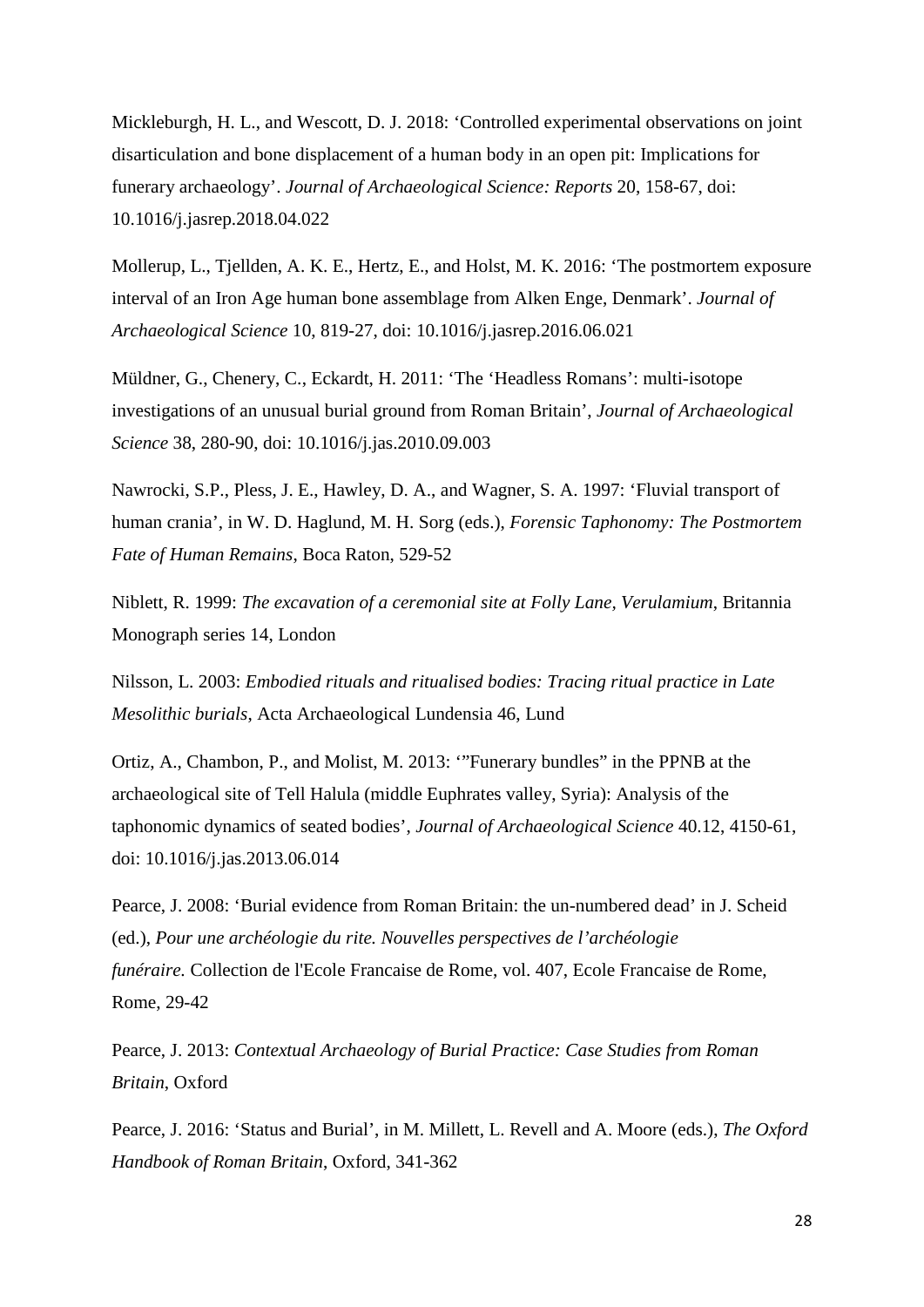Pearce, J. 2017: 'Introduction', in Pearce, J. & Weekes, J. (eds.) *Death as a process in Roman funerary archaeology*. Oxford: Oxbow Books, p. 1-26

Perring, D. 2011: 'Two studies on Roman London. A: London's military origins. B: Population decline and ritual landscapes in Antonine London', *Journal of Roman Archaeology* 24, 249-82, doi: 10.1017/S1047759400003378

Perring, D. 2017: 'London's Hadrianic War?' *Britannia* 48, 37-76, doi.org/10.1017/S0068113X17000113

Pine, J. 2005: 'Early Roman occupation at Jubilee Villa, 21 The Moorlands, Benson, Oxfordshire' *Oxoniensia* http://oxoniensia.org/volumes/2005/pine.pdf

Pinheiro, J. 2006: 'Decay process of a cadaver', in A. Schmitt, E. Cunha and J. Pinheiro (eds.), *Forensic anthropology and medicine: Complementary sciences from recovery to cause of death*, Totawa NJ, 85–116

Pokines, J. T. 2014: 'Faunal dispersal, reconcentration, and gnawing damage to bone in terrestrial environments', in J. T. Pokines and S. A. Symes (eds.), *Manual of forensic Taphonomy*, Boca Raton, 201-248

Pokines, J. T. and Baker, J. E. 2014: 'Effects of burial environment on osseous remains', in J.T. Pokines and S.A. Symes (eds.), *Manual of forensic Taphonomy*, Boca Raton, 73-114

Prowse, T., Schwarcz, H. P., Saunders, S., Macchiarelli, R., and Bondioli, L. 2004: 'Isotopic paleodiet studies of skeletons from the imperial Roman-age cemetery of Isola Sacra, Rome, Italy', *Journal of Archaeological Science* 31.3, 259-72, doi: 10.1016/j.jas.2003.08.008

Redfern, R. and Bonney, H. 2014: 'Headhunting and amphitheatre combat in Roman London, England: new evidence from the Walbrook Valley', *Journal of Archaeological Science* 43, 214-26

Redfern, R.C., DeWitte, S. N., Pearce, J., Hamlin, C., and Dinwiddy, K.E. 2015: 'Urban-rural differences in Roman Dorset, England: A bioarchaeological perspective on Roman settlements', *American Journal of Physical Anthropology* 157.1, 107-20, doi: 10.1002/ajpa.22693

Robb, J. 2016: 'What can we really say about skeletal part representation, MNI and funerary ritual? A simulation approach', *Journal of Archaeological Science: Reports* 10, 725-34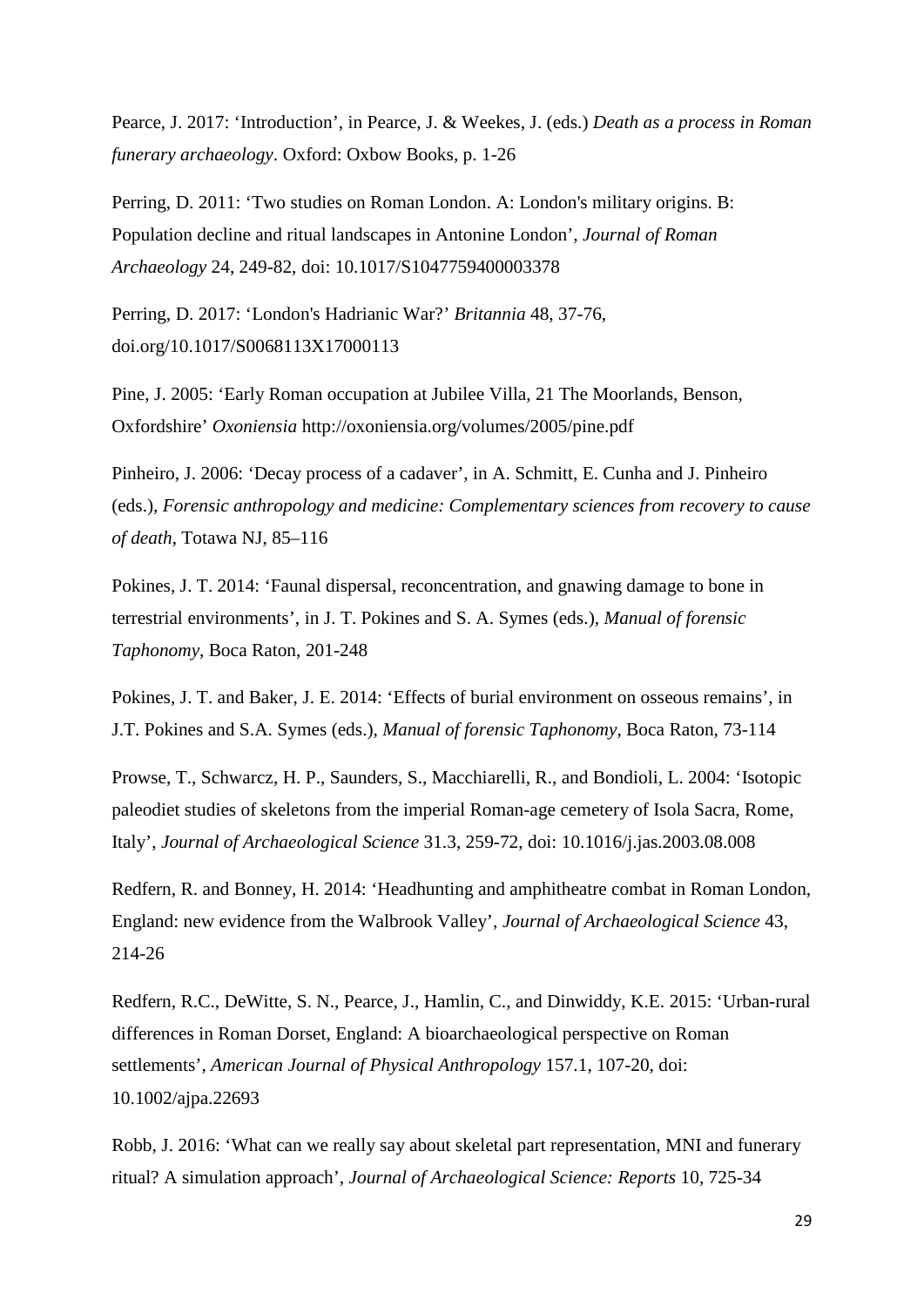Rohland, N. and Hofreiter, M. 2007: 'Ancient DNA extraction from bones and teeth', *Nature Protocols* 2.7, 1756-62, doi: 10.1038/nprot.2007.247

Salway P. 1967: 'Excavations at Hockwold-cum-Wilton, Norfolk, 1961-62' *The Proceedings of Cambridge Antiquarian Society* 40, 39-80

Schulting, R. J. and Bradley, R. 2013: ''Of human remains and weapons in the neighbourhood of London': New AMS 14C dates on Thames 'River Skulls' and their European context', *Archaeological Journal* 170, 30-77, doi:10.1080/00665983.2013.11021001

Seaward, M.R.D. 1976: *The Vindolanda Environment*, Haltwhistle

Smith, A. 2017: 'Romano-British rural burial practices in south-east England', in J. Bradbury and C. Scarre (eds.), *Engaging with the dead: Exploring Changing human beliefs about death, mortality and the human body* (Studies in Funerary Archaeology) Oxbow Books

Smith, A., Allen, M., Brindle, T., Fulford, M., Lodwick, L., and Rohnbogner, A. 2018: *Life and death in the countryside of Roman Britain* (Britannia Monograph Series No.31) The Society for the Promotion of Roman Studies

Stojanowski, C.M. 2002: 'Hydrodynamic sorting in a coastal marine skeletal assemblage', *International Journal of Osteoarchaeology* 12.4, 259–78, doi: 10.1002/oa.620

Taylor, A. 2010: 'Aspects of Deviant Burial in Roman Britain', in E. Murphy (ed.), *Deviant Burial in the Archaeological Record*, Oxford, 91-114

Thompson, C.E.L., Ball, S., Thompson, T.J.U., and Gowland, R. 2011: 'The abrasion of modern and archaeological bones by mobile sediments: The importance of transport modes' *Journal of Archaeological Science* 38, 784-793, doi.org/10.1016/j.jas.2010.11.001

Thompson, T.J.U., Szigeti, J., Gowland, R.L., and Witcher, R.E. 2016: 'Death on the frontier: Military cremation practices in the north of Roman Britain', *Journal of Archaeological Science: Reports* 10, 828-36, doi: 10.1016/j.jasrep.2016.05.020

Toynbee, J.M.C. 1971: *Death and Burial in the Roman World* (London)